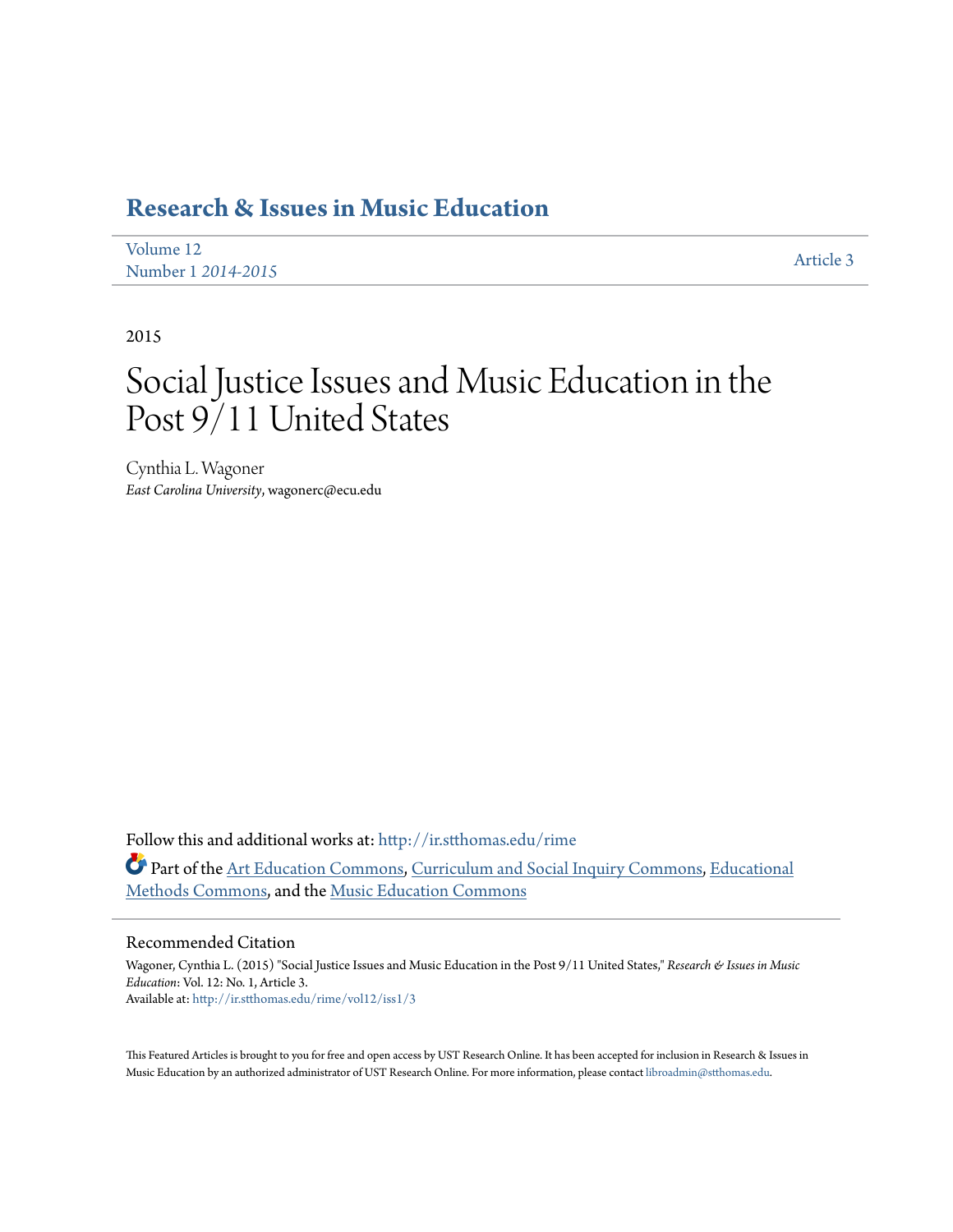#### Abstract

The purpose of this paper is two-fold: first, to examine the impact of historical sociopolitical events on music education, particularly post 9/11 with the intent of establishing a context for social justice issues; and second, how we might examine the broad implications to further music education research focusing on social justice. Issues of social justice are inextricably woven into the fabric of post-9/11 U.S. education, as evidenced through reform efforts aimed at job-related skill sets, standardized testing, national standards, and economic gridlock resulting in the diminished access or elimination of the arts in the public schools, including music. Traditionally music educators have attempted to remain politically neutral in an attempt to prevent marginalization, yet music education has played a significant role in enforcing cultural identities, validating specific Western musics, and maintaining exclusionary and unequal power relationships. An examination of the historical and sociopolitical context of current music education in light of 9/11 and educational reforms considers how research can move to support issues of social justice. Current research is synthesized to present future research areas of concern for American music education, including broad emergent themes of preparing democratic spaces, teacher education and social justice goals, and the musical voices of students.

#### Introduction

The purpose of this paper is two-fold: first, using an historical perspective, examine what impact school reform has had on music education post 9/11 with the intent of establishing a context for social justice issues; and second, how we might examine implications for future music education research to consider a social justice agenda. Though use of the term *social justice* can be ambiguous (Zeichner, 2006), issues of justice are inextricably woven into the fabric of post 9/11 U.S. education. As such, it is important to present a definition and context through which social justice in music education might be both understood and challenged. The final synthesis of this paper will discuss future directions of research in music education with respect to social justice.

## Definition of Social Justice

Social justice issues are considered fluid, dynamic, and rooted within a contemporary context of social life (Gerwirtz, 1998). For the purposes of this paper, issues of social justice will seek to examine not only the complex relationship of formal and informal power, but also to uncover the types of power relationships reinforced through institutional means (Gerwirtz, 1998). In education, power relationships are found on the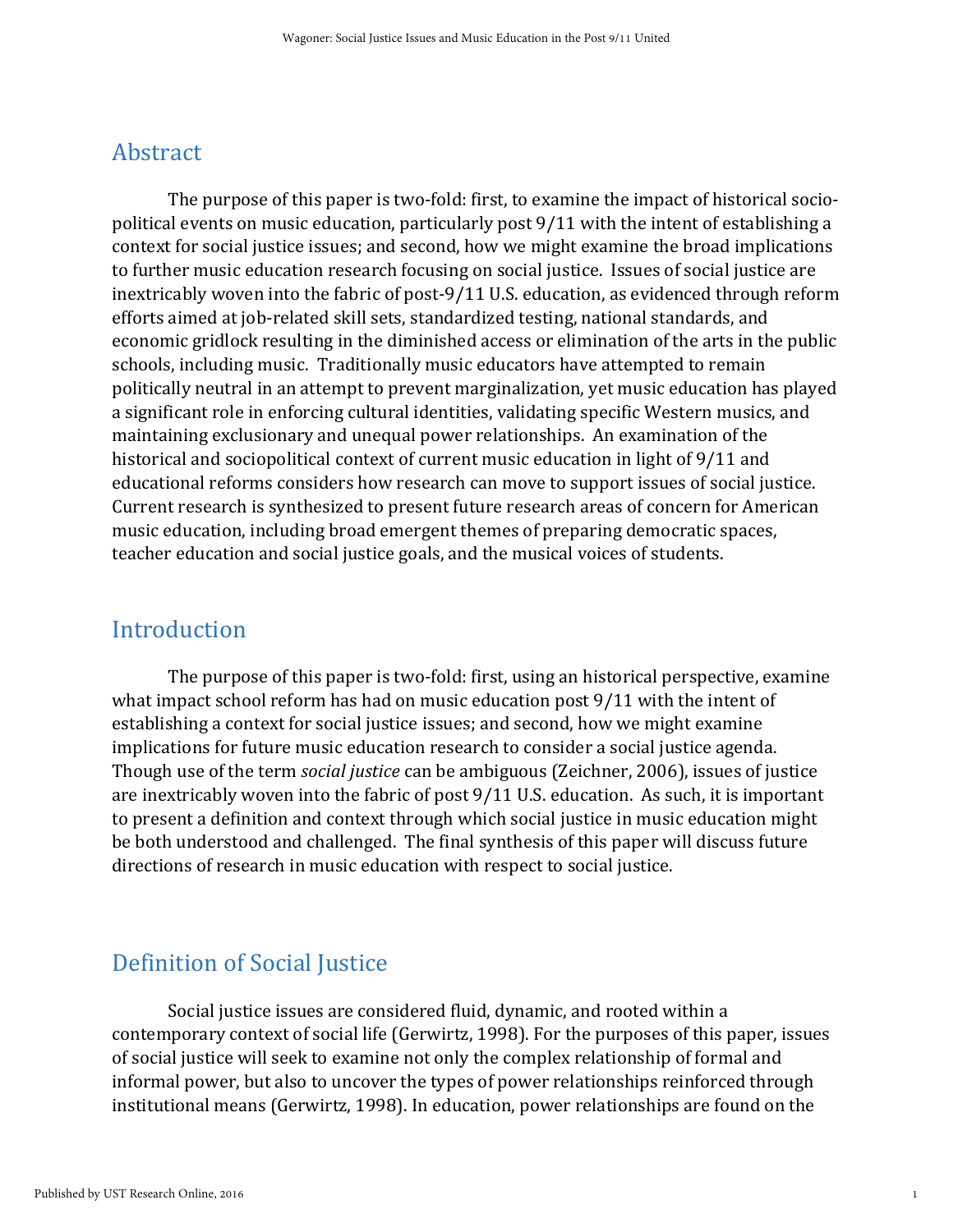macro level, for example, in the development of educational policy, and the micro level, such as social interactions within a particular school, classroom, or between individuals. The relationship between macro- and micro-levels of educational policy and practices increase tensions that are further impacted with institutional perceptions of sameness and difference: for example, stereotypes can be unduly reinforced when sameness is the presumed outcome. Perceptions of sameness and difference extend to the marginalization of particular forms of knowledge, such as the arts, when a common knowledge base, for example, common core, is promoted (King, 2004; North, 2006).

Careful consideration of the institutional and organizational relationships that exist both formally and informally in schools, work to either advance or impede equity and equality within the educational system of which music teachers are a part. For the purposes of this paper, I use Theoharis's (2007) definition of social justice as "actively engaging in reclaiming, appropriating, sustaining, and advancing inherent human rights of equity, equality, and fairness in social, economic, education, and personal dimensions" (p. 162). In music education, such a definition can encourage thoughtful discourse about what music education could be.

### Impact of School Reform

#### Post 9/11 United States

The events of 9/11 are certainly not unique in that tragedies continue to befall civilizations in profound ways. It was however, a moment in our history when politics and power intruded into the daily lives of ordinary people (Denzin, 2009; Gunn, 2004; White, 2003), altering our global perceptions. It is my intent to discuss how 9/11 has served in a variety of ways as a lightning rod for the country—focusing primarily on its impact on music education. In the fourteen years since the 9/11 crisis gave rise to national solidarity and a surge of patriotism, what is left in its wake has been an ongoing, bleak prospect of continued war, a mistrust of immigrants, and new levels of intolerance and racism bred from blame and fear (Allsup & Shieh, 2012; Fennimore, 2011; Osanloo, 2011; Southern Poverty Law Center, 2001; White, 2003).

On the heels of national crisis and war, the financial meltdown began (Rothstein, 2011). The effects of the great recession caused many Americans to lose their homes, jobs, medical insurance, and retirement benefits (Fennimore, 2011; Hurd & Rohwedder, 2010). Indeed, the ever-widening gap in wealth and opportunities, the increase in poverty creeping into the middle class, and the continuing unemployment crisis has laid bare the overriding mistrust of civil leadership. At the same time, both crises exposed the myth of the American Dream; that is, work hard and you will have an equal chance to be rewarded (Deaton, 2011; Fennimore, 2011). The effects of war, recession, and lingering economic sluggishness have increased budget cuts that continue to siphon funds away from children and families, including public schools (Aber & Chaudry, 2010). Increasing economic neglect of education is ongoing, functioning in tandem with the prioritization of high-stakes testing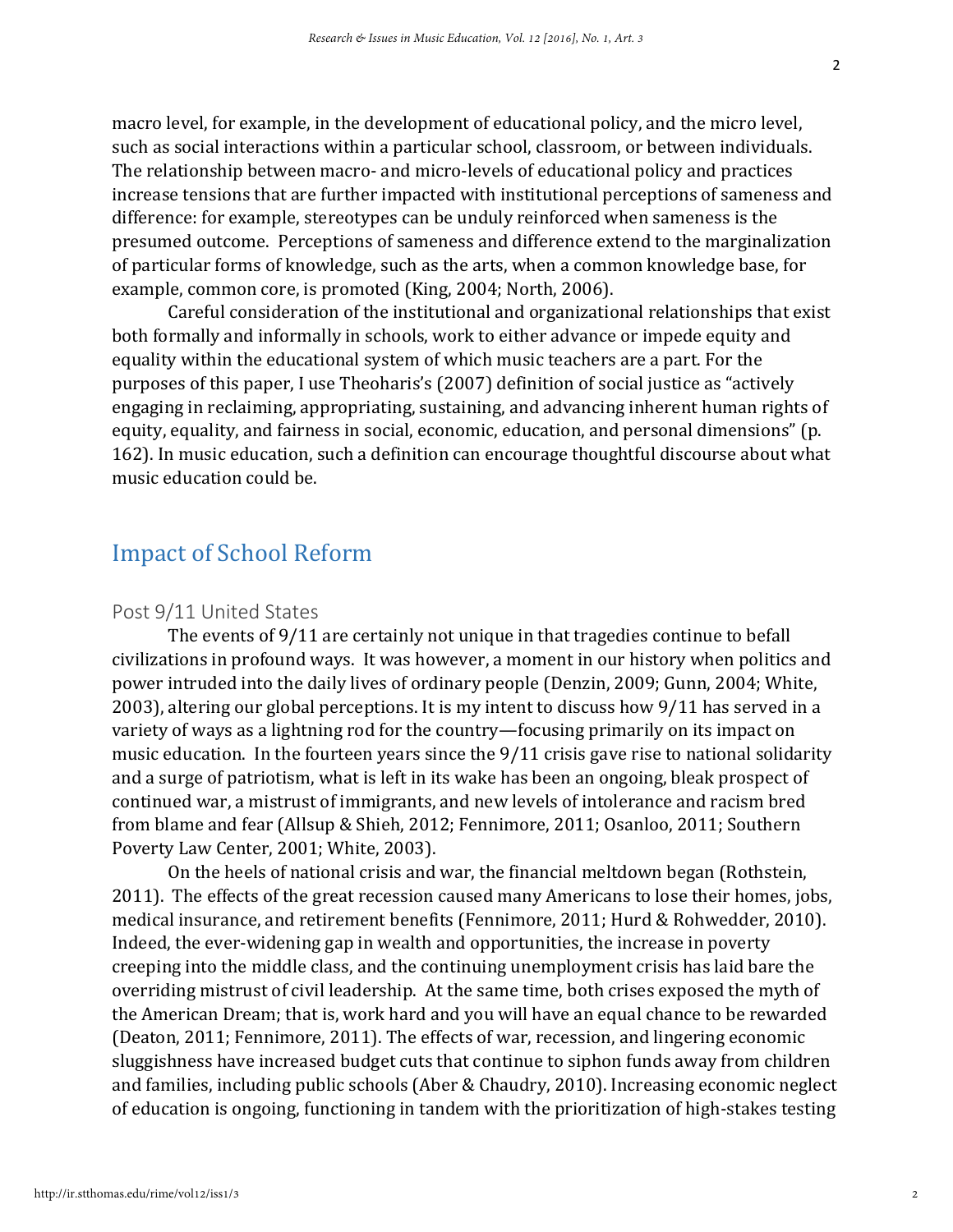further threatening school arts programs (Allsup & Shieh, 2012, Osanloo, 2011).

Yet, within this bleak description, opportunity exists to provide new directions for social justice concerns in the arts. Denzin (2009) calls for us to use the current moment to find "morally informed disciplines and interventions that will help people recover meaning in the shadows of a post 9/11 world" (p. 258). As the arts offer ways to gain alternative perspectives of the world and describe the complexity of the human condition, it is possible to use the arts as a place to explore contradictions found within the stories we tell of historical events in the United States (Zwim & Libresco, 2010) and the healing intervention Denzin (2009) speaks of. When the role of the arts in schools empowers both students and teachers to pay close attention, listen, perceive, and act on any social concern, these performances become acts of social justice (Allsup & Shieh, 2012). To empower students, teachers must adopt pedagogical strategies anchored with an ethic of care (DeCoste & Boyd, 2009; Noddings, 1984, 2010), cultural responsiveness (Butler, Lind, & McKoy, 2007; Richards, Brown, & Forde, 2011), and critical consciousness (Abrahams, 2005; Freire, 2003). If we are to heal the societal rift widened by the events of 9/11, Jorgensen (2007) calls for us to do more than remember; she implores us to teach our students how to celebrate the preciousness of life. The difficulty of doing such is that schools in the United States have long struggled with the role of social change agent—and the current wave of reform has increased concerns about justice issues (Lipman, 2006; Woodford, 2005).

#### Agenda of Education Reform

Shaull, writing in the forward of Freire's *Pedagogy of the Oppressed* (2003) said, "there is no such thing as a *neutral* educational process. Education either functions as an instrument that is used to facilitate the integration of the younger generation into the logic of the present system and bring about conformity to it, *or* it becomes 'the practice of freedom,' the means by which men and women deal critically and creatively with reality and discover how to participate in the transformation of their world" (p. 34). American education has been fraught with reform for the better part of the  $20<sup>th</sup>$  and  $21<sup>st</sup>$  centuries, and the discussion of reform is therefore not new (Ravitch, 2000). Part of the educational reform agenda of the 1960 – '70s was meant to equalize achievement across all socioeconomic and cultural divides in society, spurred by the civil rights movement, and was not limited to, but included the desegregation of schools, school funding, opportunities for women, and teaching students who were other-abled (Nussbaum, 2006). Efforts did not fully succeed, partly because they were too limited to address the more deeply rooted causes of complex social issues (Weiner, 2007).

Fundamentally, failure to equalize achievement may be connected with a deficit paradigm operating within schools that continues today (Gorski, 2011; Guo, 2012). The deficit paradigm begins with the assumption that any student difference is the equivalent of a deficit or defect (Cooper, 2006; Gorski, 2011; Guo, 2012; Weiner, 2007). Remediation is then proposed for the deficient student, frequently without consideration of political or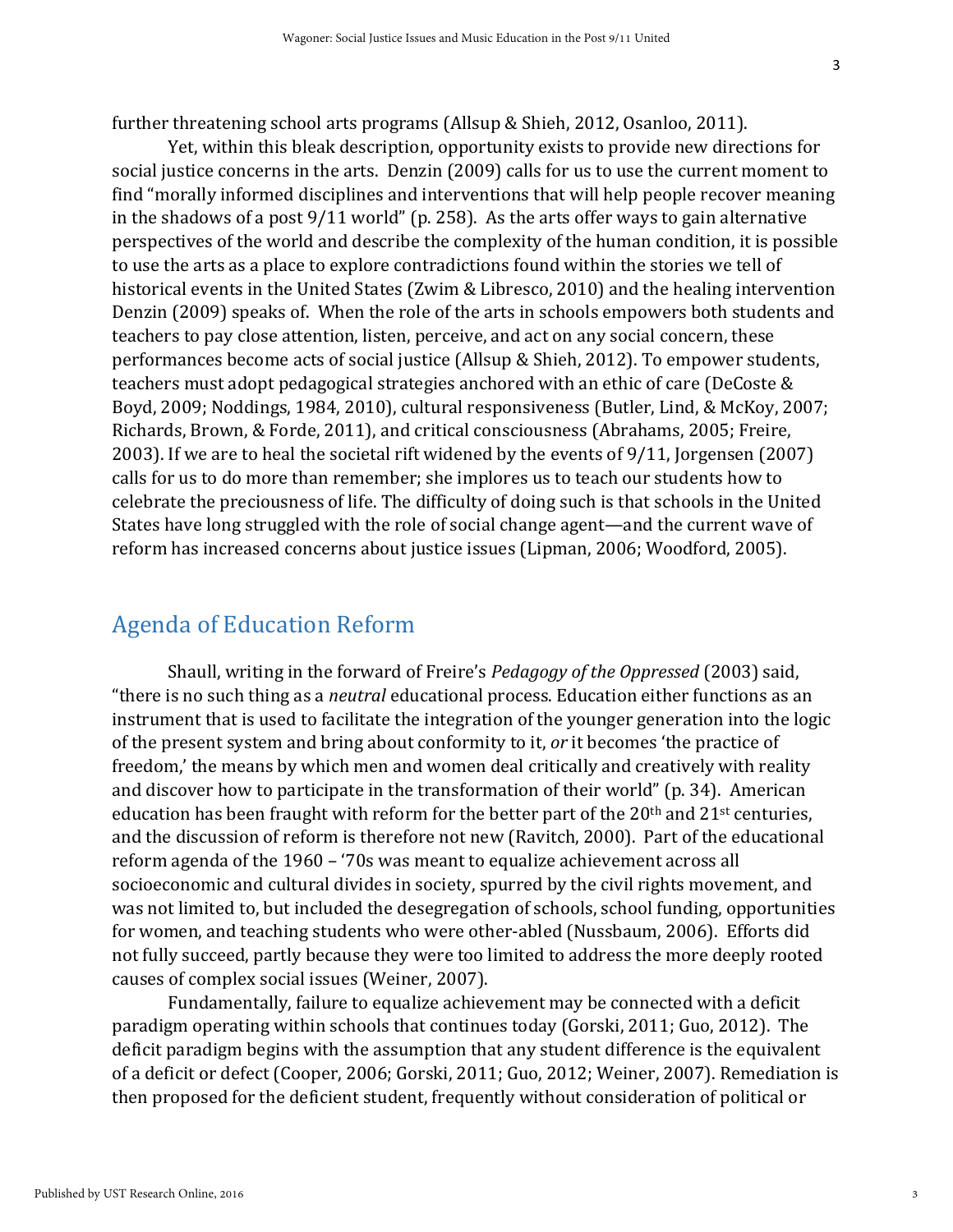economic factors affecting individual student achievement, the school system itself, or the greater social context that has contributed to the problem (Cooper, 2006; Gorksi, 2011; Weiner, 2007). The deficit paradigm as described may also be applied to current views of the teaching profession and the evaluation of teachers. Using this paradigm, effective teacher characteristics are considered concrete and thus the individual teacher can be deemed defective and therefore, must be remediated or removed. Blame for the defects is cast wide, aimed most currently at teacher training institutions and teacher unions as defenders of the defects, and therefore, responsible for the lack of reform progress made in public schools (Ingersoll, 2003; McIntyre, 1997; Strunk, 2011; Weiner, 2007).

Reform since 9/11 has led to deeper privatization of public services to curtail public expenditure on education all while a protracted war and economic distress further squeezes the available funds for schools. Perhaps more troubling has been the growing list of educational reform measures eroding access and support of arts education in the process. The elimination of central regulation across teacher hiring and the onslaught of corporate curriculum and professional development has resulted in fragmented services and eliminated much local control for schools (Weiner, 2007). Reformers have touted the use of standardized testing to gauge academic achievement of students and have simultaneously determined teacher quality as the only valid measure of learning (Kumashiro, 2012; Weiner, 2007, 2012), thus further marginalizing subjects not directly tested, including music.

Reflecting on the 1950s voucher movement, which had been a reaction to desegregation (e.g., Pearsall Act of North Carolina, Carlson, 2011; Scott, 2013), the renewed call for vouchers as part of school reform took root in the 1980s when funding for public schools was also more limited, and today further threatens the financial stability of public schools (Levine & Au, 2013; Minor, 2002). Today there is no one universal voucher system plan; voucher system supporters in the United States operate under a plethora of often opposing viewpoints (Ladd, 2002; Wells, Grutzik, Coarnochan, Slayton, & Vasudeva, 1999). One most frequently publicized viewpoint is that of using vouchers to empower minorities to abandon failing public schools. Opposition to this viewpoint sees this kind of reasoning as a much broader and systematic market attack on education (Barber, 2004).

Reformers have not limited their focus to public K – 12 schools, nor has the historic isolation of universities from the K – 12 system insulated schools of education from economic, open market-based plans. Alignment of the K – 12 curriculum to minimum standard requirements for factory and service sector employment, with pressures to teach for employment, have extended to higher education, proposed as a way to cure economic woes (Giroux, 2008; Livingstone, 2004). In teacher education, fast track programs to allow candidates to bypass traditional teacher education preparation have grown exponentially (Barber, 2004; Darling-Hammond, 2010). Granting licenses to new teachers has spawned a new market for corporations to develop standardized tests for teacher licensure and continuing education credits through in-service training, particularly by linking the corporate-designed products to the promise of higher student test scores (Harris & Sass, 2011). For-profit institutions of higher education have also gained a foothold in the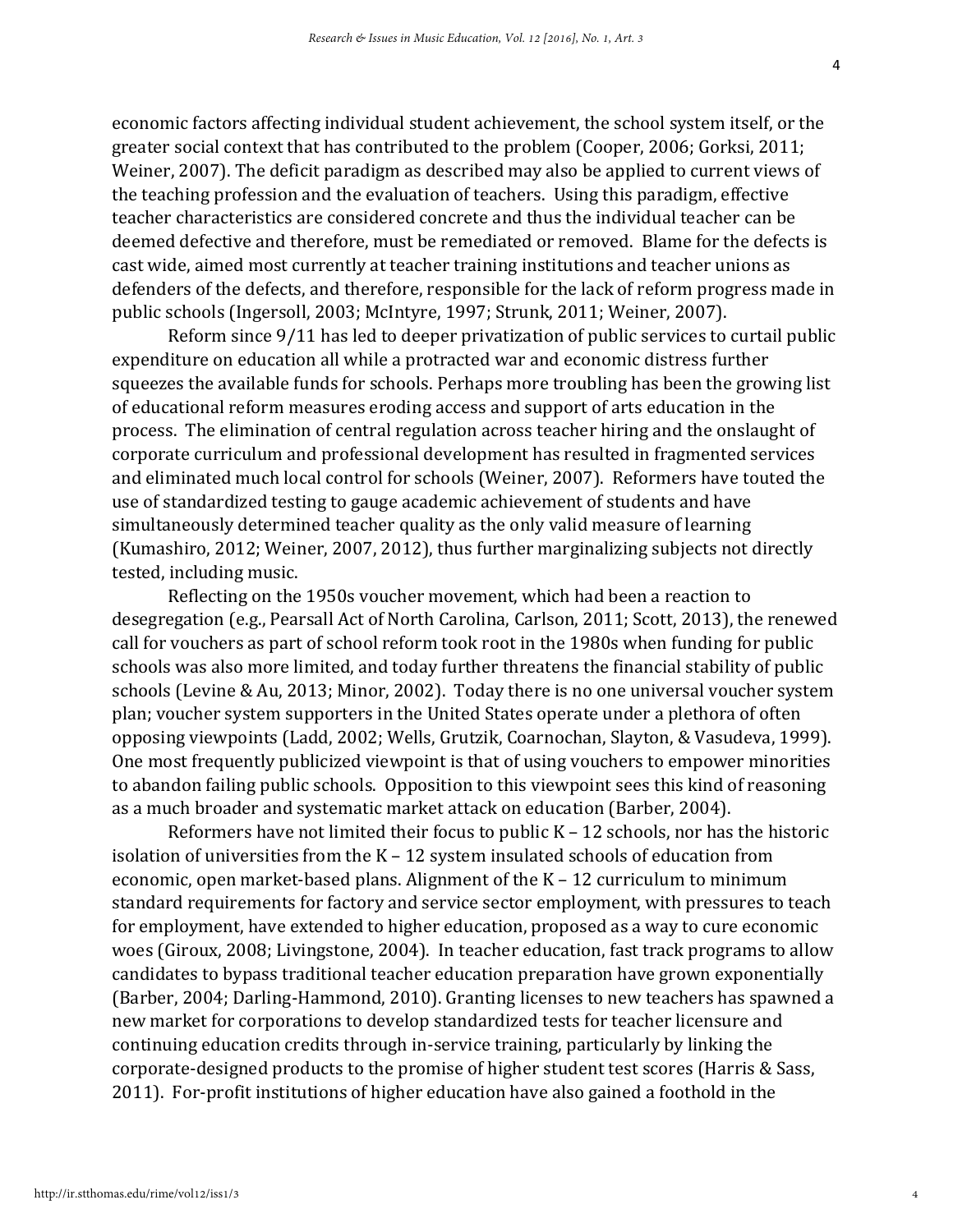marketplace, despite criticisms of exorbitant tuition and poor student outcomes (Lewin, 2012; Nussbaum, 2012). The current reform climate may indeed have reached a crisis point for teacher education in the United States (Wiseman, 2012).

Reform efforts aimed at, but not limited to, job-related skill sets, standardized testing, teacher training, and national standards all fail to address the greater social issues of injustice and inequality in the United States public school systems that teachers deal with daily such as poverty, minority status, gender, racism, sexual orientation, and issues of exclusion. Further, reform agendas and political and economic gridlock has culminated in diminished access to or elimination of the arts in the public schools, including music (Baker, 2012). In light of these complexities, the need to attend to issues of injustice is intensified for music educators.

#### Reform, Social Justice, and Music Education

U.S. public school music educators worked to establish a disciplinary foothold post-WWII, primarily citing aesthetic ideals of music. Music as aesthetic education became the predominant philosophy in the 1950s (Mark & Madura, 2014; McCarthy, 2002; Reimer, 2003; Scott, 2013). The philosophical premise is that of absolute expressionism, where transformation for students happens through the study of the best musical literature the Western canon has to offer, with art performed for art's sake (Reimer, 2003; Rideout, 1995; Schmidt, 2005). Developing the aesthetic senses of students involved in music classes resonated in the work of philosophers such as Bennett Reimer (1989) as a way to express how "music civilizes us, harmonizes us with our world, and makes us whole, thereby fulfilling us" (p. 25). Aesthetics as a basic value for music education served as a strong, unifying philosophical force in the profession (McCarthy, 2002).

Yet the 1990s led to a rise in praxialism, sociology, and cognitive psychology that have challenged the aesthetic philosophy and advocacy for music education in ways that continue to be crucial today (Alperson, 1991; Elliott, 2005; McCarthy, 2002; Regelski, 2011). Aesthetic theory in music education practice has played a significant role in enforcing cultural identities, validating specific Western musics, and maintaining exclusionary and unequal power relationships, perhaps reinforcing the traditional stance for music educators to remain politically neutral (Chavez-Reyes, 2010; Gould, 2007; Kozal, 1993). The philosophy of praxialism has grown in followers who have called attention to the importance of being involved in the making of music, and challenges aesthetic philosophy as inadequate for the ways in which all people engage in music (Alperson, 1991; Elliott, 2005; McCarthy, 2002; Regelski, 2011). Particularly since 9/11, critical pedagogy has been called into service to examine how students and teachers can establish democratic spaces in which they can recreate their musical worlds and how we might begin to challenge ourselves as music educators (Schmidt, 2013).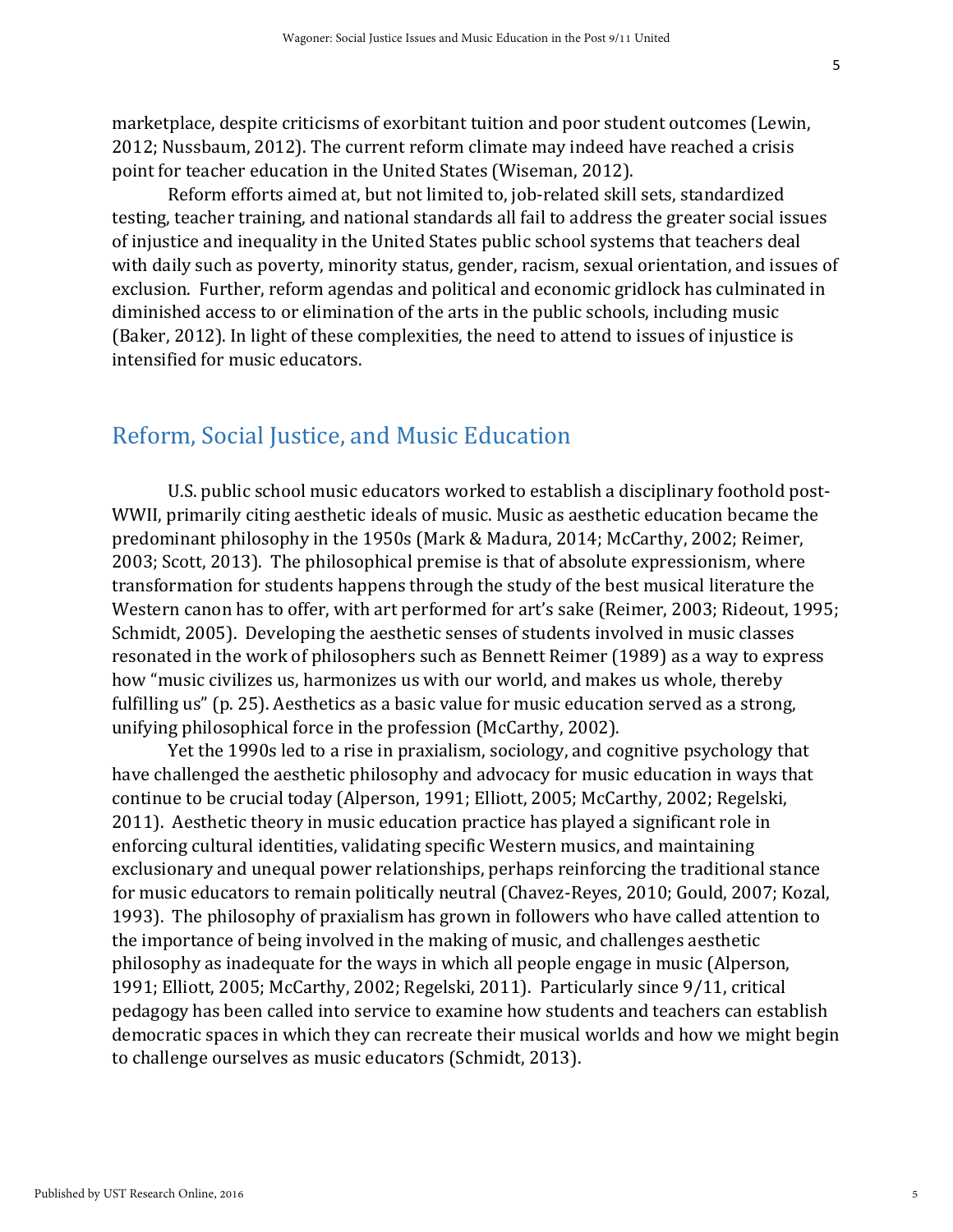#### Challenges

Against the political and cultural backdrop described, music education continues to struggle with a double-pronged issue of both access and participation, particularly at the secondary level. Music education programs in the U.S. today favors middle class children who have the social and economic availability to participate in musical opportunities (Elpus & Abril, 2011; Wright, 2013). Elpus and Abril (2011) found that in both rural and urban schools, where the largest gaps exist between resources and financial allocations, higher rates of poverty are found as well. The same study found schools with a high percentage of black/Latino students have a probability of poverty six times higher than schools with a high percentage of white students (Elpus & Abril, 2011). It stands to reason that schools with fewer resources and limited finances also retain fewer career teachers, and as a result, music teachers with the least experience end up in job situations that have demands that may seem vastly different from their previous experiences in school and student-teaching (Howard, 2006).

The lack of access to musical study opportunities is also evident by looking at major orchestras, where the absence of black and Latino musicians reflect the kind of membership found in American high school large performing ensembles (DeLorenzo, 2012). Youth from disadvantaged areas have less opportunity and lack the economic availability to pay fees associated with musical studies, thereby lowering their chance of getting accepted into a university music program and attaining a professional music career (DeLorenzo, 2012). Though psychosocial issues (e.g., friendships, self-identity) and the individual music teacher can affect student musical participation, the issues of how race and socioeconomics play into what students believe they can or cannot do should not be ignored.

Schools tend to maintain socio-economic status quo, yet are becoming more and more limited to reproduction of skills and social relationships, due to focus of reform efforts in testing and job skills in particular (Heuser, 2011; Schmidt, 2005). Music education has adhered to these practices particularly at the secondary level, maintaining an elitist curriculum centered on expert knowledge of music disengaged from the cultural and social constructs in which it was created (Benedict & Schmidt, 2013; Schmidt, 2005). For example, large school music ensembles, mired in historical expectations, have not been receptive to change or restructuring in order to create more democratic spaces (Allsup, 2003, 2004, 2012; Dammers, 2012; Heuser, 2011; Kratus, 2007; Miksza, 2013; Younker, 2003).

Deeper fissures have developed as practice is further separated from theory, and research from action (Jorgensen, 2007; Schmidt, 2005). For example, NAfME hosts a National In-Service Conference each fall, devoid of research posters or higher education issues—and hosts a separate biannual research conference for higher education devoid of actual music making or musically engaged pedagogical practice. Empowering all music teachers, regardless of teaching assignment, with a wider knowledge of the world is impossible without interactions between the musical spaces of researcher, performer,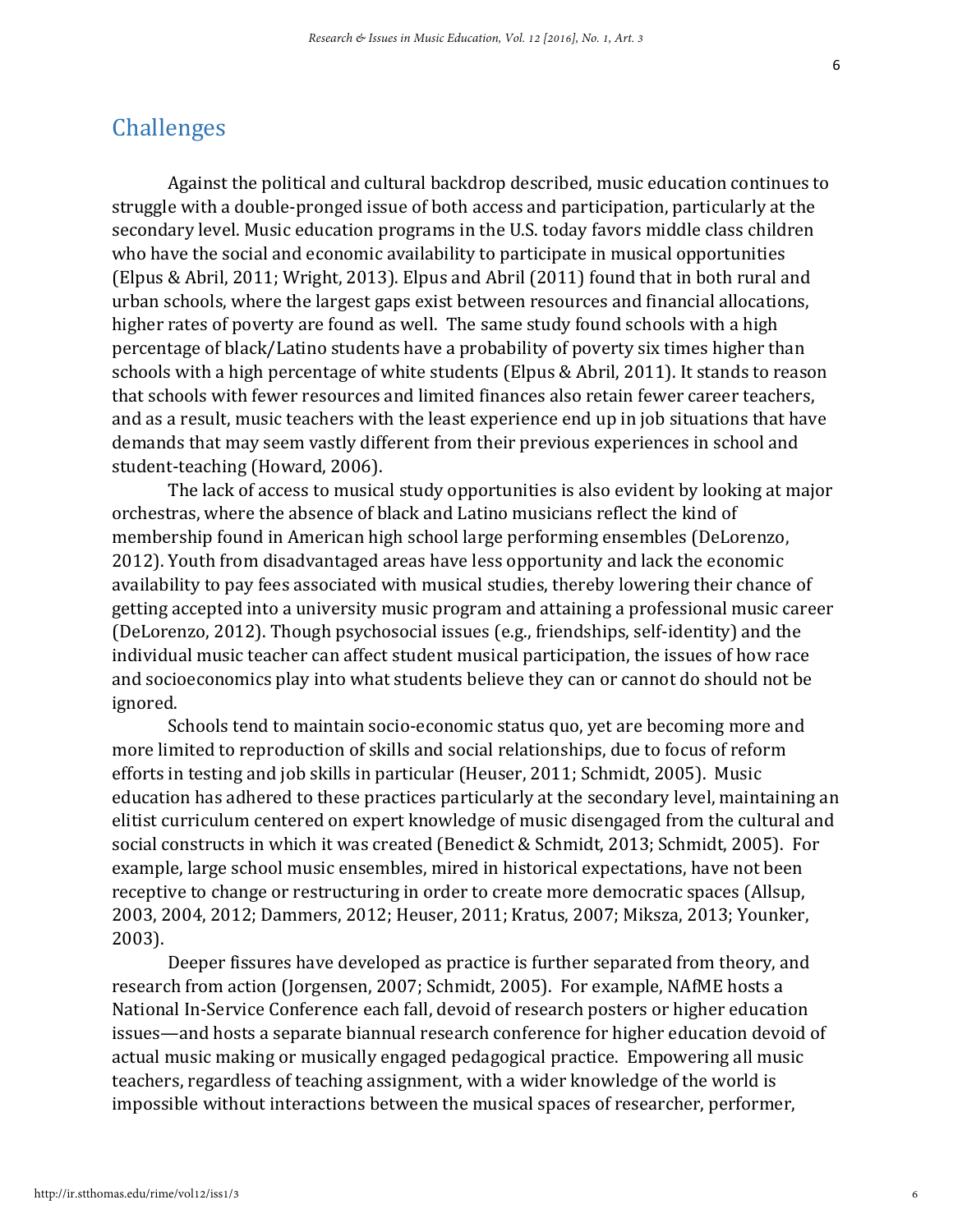creator, practitioner, and those who hold council in all those musical spaces, thus preventing the profession from fully realizing what music education could be.

Traditional formal learning in the music classroom has been further challenged by the rise in informal music learning, impacting the way students view their formal music training (Dammers, 2012; Green, 2001, 2008; Griffin, 2011; Jaffurs, 2004; Martignetti, Talbot, Clauhs, Hawkins, & Niknafs, 2013; Wright, 2013). Ruthmann and Dillon (2012) indicated that "in many cases, teachers may not be aware of how our traditional processes of teaching may help or get in the way of our students' agency as learners" (p. 538). Technological advancements have increased personal engagement with music allowing new levels of agency to develop in students (Dammers, 2012; Ruthmann & Dillon, 2012). The challenge of informal music learning also offers opportunity, as the intersection of formal and informal learning may afford new democratic spaces to form in the music classroom, e.g., by putting students in charge of their own musical learning, thereby increasing student and teacher critical consciousness (Freire, 2003; Jaffurs, 2004; Martignetti et al., 2013; Wiggins, 1999/2000; Wright, 2013). For example, Green (2001) and Wright (2013) suggest that informal learning in the classroom may focus on how students locate and produce musical knowledge, or on learning in groups according to the need and skill across musical areas of performing, composing, improvising, and listening. Democratic spaces, experiential learning, and informal music learning segments may also enhance awareness of and respect for differences, a central tenant in teaching for social justice. The question remains: How can music educators best enable spaces for positive and supportive environments with social justice in mind?

The role of music and the other arts in a post 9/11 world might be one born of respect for cultural and international diversity, reflecting open-mindedness and emphasizing the healing role the arts can play in human life (DeNora, 2000; O'Brien, 2007). Certainly at the very least, our students should see their musical selves reflected in our music programs (Wright, 2013). For music education to step away from traditional identities and current marginalizing practices, examining *whose* musical image is reflected and *what* possibilities music holds for *all* students becomes key. Indeed, Allsup and Shieh (2012) suggest that the process of critically examining music education involves recognizing that students "are not in our classes only to learn musical skills or established traditions from us; they are in our classes to *shape* musical traditions and social traditions that live and breathe and transform the world in which we live." (p. 50).

#### Where Might Research Take Us?

The broad social justice issues presented in this paper not only highlight deep concern for American music education in light of historical and current socio-political milieu, but also illuminate the lack of synthesis between theory and practice across the research literature. Such synthesis should include strong connections between theoretical/philosophical explorations of social justice with approaches for integrating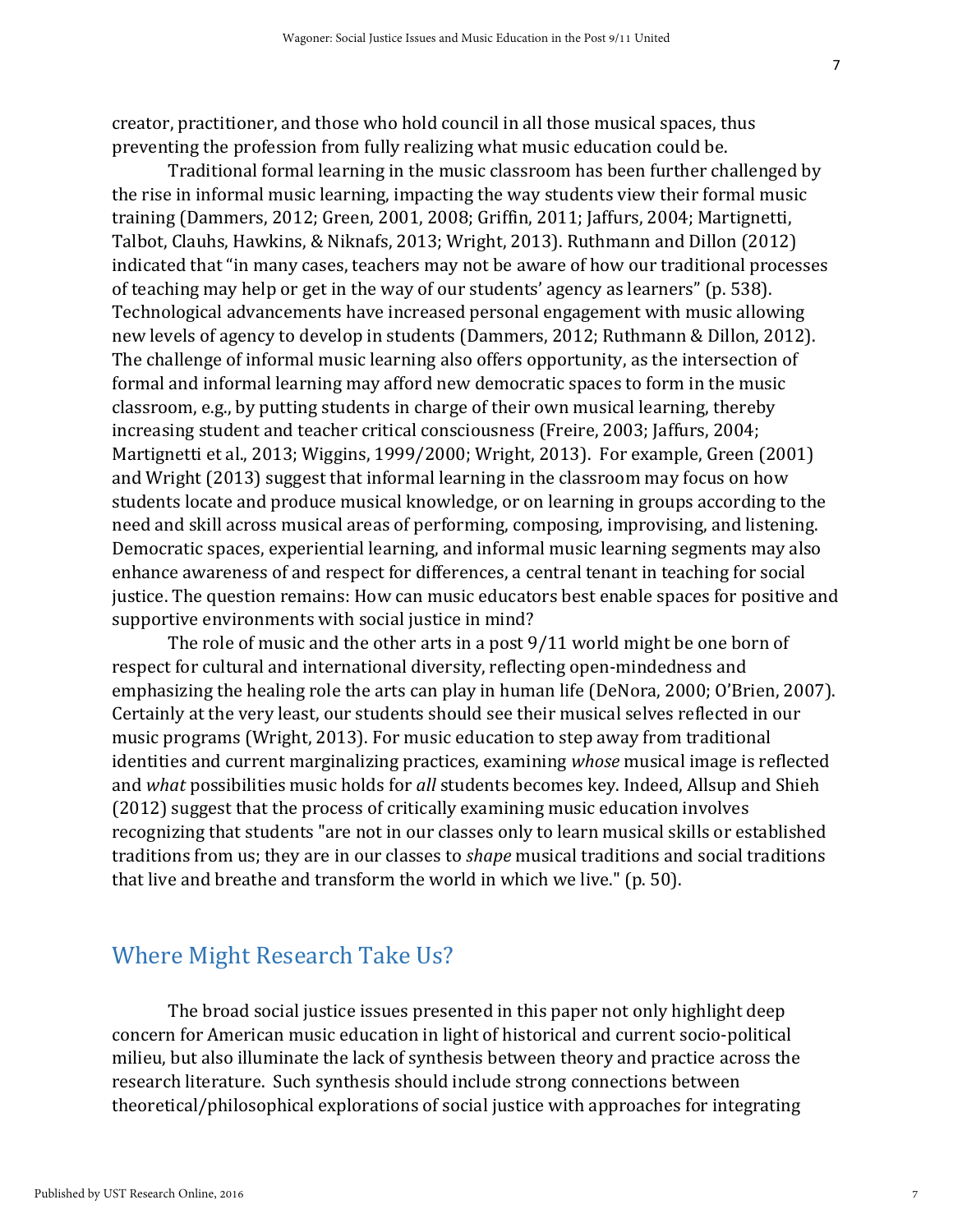these issues into practice within the school music setting (Cochran-Smith, Shakman, Jong, Terrell, Barnatt, & McQuillan, 2009; Vaugeois, 2007). The lack of synthesis leaves the practitioner disconnected from the thoughtful social analysis of justice issues and the researcher caught up in the esoteric realm of the theoretical, with few opportunities to explore meaningful discourse for connections to happen. Without synthesis and discourse, it is difficult to offer any optimism that appears to be connected to reality (Kinceloe, Hayes, Rose, & Anderson, 2006). Therefore, directions for future research and implementation in music education within this paper are suggested, pulling together philosophical and theoretical discussions with discourse opportunities providing strong designs of qualitative and action research.

### Synthesis

Throughout this literature review, many authors mention democratic practices without providing a guiding definition. Teaching and learning may be understood through Jorgensen's (2007) description of democratic practices as dialogic, resulting in a collaborative environment where teachers and students share in decision-making and learning. As an interdependent activity, teaching and learning are not simply dependent on communication, but also on the depth and breadth of knowledge the teacher brings to the classroom. Closely connected with democratic action is the reciprocity and ethic of care (Noddings, 2010), creating a place for students to express themselves creatively with and through music (Allsup, 2004). The contrasting classroom would be the authoritative, teacher-centric classroom; for example, when authoritative methods are used to direct the majority of musical activity in the classroom. In the authoritative classroom, teachers are demarcating what knowledge they hold that the student does not, creating an insider v. outsider scenario (Claire, 1993/1994).

Yet in order for a democratic space to be valued and students to be included as insiders in the music making process, music teachers must have a deeper understanding themselves of how music teaching philosophy and practice are performed through the selected classroom activities. Large ensembles tend toward traditional authoritative practices with little regard for pedagogical insight that might increase critical consciousness in the classroom (Green, 1993; Heuser, 2011). This is not a public school problem alone: institutions of higher education, responsible for the transmission of values, knowledge, and pedagogy for the next generation of teachers, have not challenged a traditional curriculum of Western musics and the authoritarian pedagogy of musical expert and apprentice. However, the authoritarian model spanning more than a century of public school music is more frequently found in school music classrooms and pervades the structure of school performance organizations (Green, 2001; Heuser, 2011), where the hierarchy of power is most clearly delineated (Allsup, 2003). Music teachers of all levels must begin to examine the music curriculum to challenge long-held belief systems. At the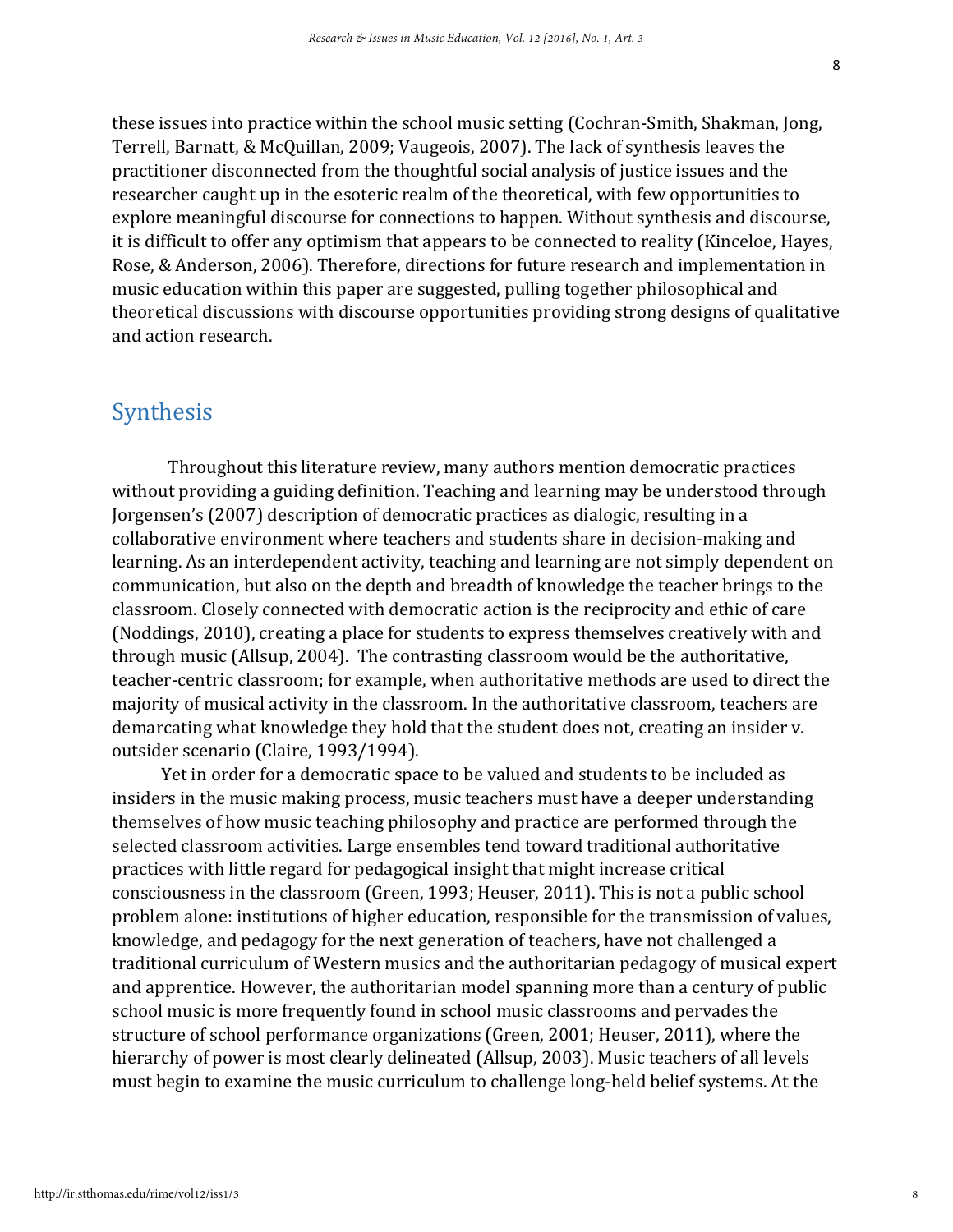intersection of curriculum, beliefs, and practices, one can most naturally begin to address issues of social justice.

It would seem that a democratic music classroom might begin by breaking down old power structures that separate the vibrant ways students engage with music in their personal lives with school music classes. Allowing students to express their musical voices in school, not just outside of school, should also apply to higher education and the teaching of music teachers. Therefore, I offer three themes through which synthesis and discourse might take place within the music education profession: 1) preparing democratic spaces, 2) teacher education and social justice goals, and 3) musical voices of students.

#### Preparing democratic spaces

Music classes should be places where all students can be viewed as competent. Any other-ableness should be viewed as human difference, and should allow an expansion of the ways in which students and teachers can perceive the capacity of human life. Using action research, partnering with practitioners to do so, and looking beyond the boundaries of current music education practice can expand the possibilities of democratic spaces and provide opportunities to assess the effectiveness of such spaces in the music setting (Allsup, 2004). It would be valuable to connect practitioners with researchers and researchers with practitioners to tell the stories of how diversity exists in musical practices and curriculum, and what it takes to challenge the status quo to find new ways to engage students in music experiences. Certainly accomplishing such goals are limitless, from examining ways to engage with globalized musics, to engaging students who are otherabled (Goodman, 2011; Nussbaum, 2006; Stauffer, 2012). As we search for new ways to connect research with pedagogy, using stories offers a way to most effectively share what Stauffer (2012) refers to as the "self-making, re-making and replacing [of] ourselves" (p. 11).

Research also needs to be disseminated in a wider variety of ways, from researcher to pedagogue to administrators, parents, communities, and politicians. It is wonderful to publish and present to like-minded people, but that is only a beginning. When researchers fail to disseminate the seeds of their work themselves, they risk the work being co-opted into a sound bite that may or may not be true to the results of the particular study. Sharing research findings and potential for the future with a variety of stakeholders should be a priority, particularly when faced with the strong voices coming from a call for reform.

Research provides opportunities to place renewed political pressure to rethink the data-driven mania that has overtaken schools. Research can bring the focus to respect for all students' emerging identities and therefore, engaging all students in positive musicalsocial interactions is one desired result (Fennimore, 2011), but sharing those results across the broader profession and community may be much more important.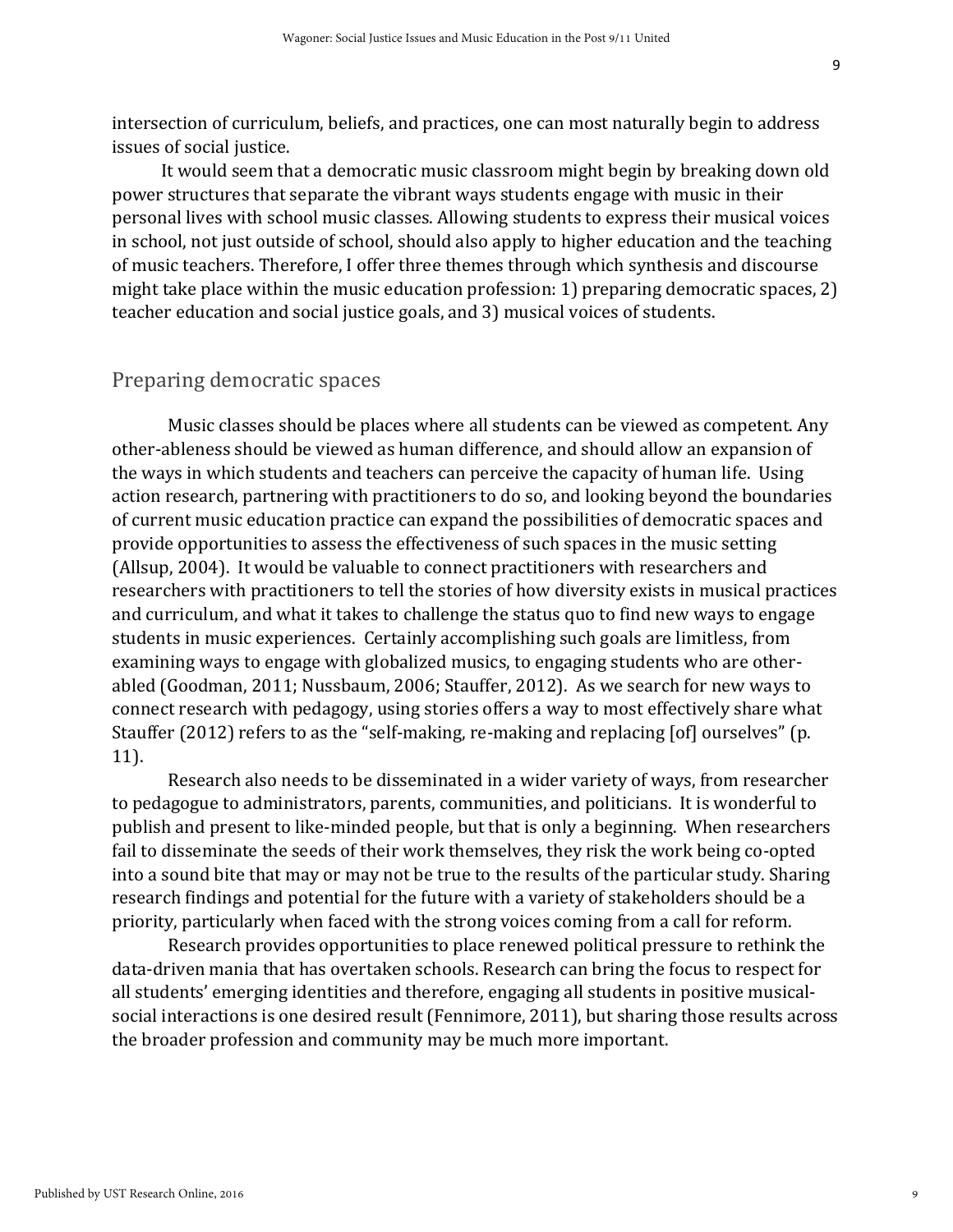#### Teacher Education and Social Justice Goals

As it is currently unclear how university engagement in social justice issues impacts a future teacher's attitudes toward such (Bieler, 2012; Hatch & Groenke, 2009; Hellman, Buzan, Wagoner, & Heuser, 2015; Han, 2012, 2013; Goodman, 2011; McKenzie, Christman, Hernanadez, Fierro, Capper, Dantley, Gonzalez, Cambron-McCabe, & Scheurich, 2008), looking specifically at ways to impact preservice teachers' attitudes toward social justice goals will need to be expanded. As the music education landscape needs to evolve to include both formal and informal learning spaces, exploring how music teacher educators can provide that in university training is crucial (Abrahams, 2005; Allsup & Shieh, 2012). How might we assist music teachers in developing new identities about what it means to be a music teacher in the future?

Perhaps most importantly, music teacher educators need to look within the structure of the university for opportunities to support social and institutional change (Ballantyne & Mills, in press). Collaborations across the faculty within a school of music, all liberal arts, and teacher education with music educators can develop new perspectives on bringing research to practice, and expand the reach of the arts. Reaching out to parents, communities, and school officials by those in higher education is necessary if the corporate challenge to education is to be met. If we are to be the beacons of what a better society can be through music education, we must each personally be dedicated to the ideals of social justice and the public good (Anton, Fisk, & Holmstrom, 2000; Ballantyne & Mills, in press; Grant & Agosto, 2007; Weiner, 2007), modeling the behaviors we wish to see in our students.

#### Musical Voices of Students

Student's musical experiences should be one of our greatest concerns as music teachers. Understanding where and how all students experience music and what draws them into musical play is crucial for music educators. Drawing on students' musical experiences and interests can serve to facilitate meaningful musical instruction in the classroom (Griffin, 2013; Thies, 2013). As we listen to our students' voices, it should be with a careful ear for those who are marginalized. Low socioeconomic status, minority status, gender, sexual orientation, and issues of exclusion should be considered carefully. Research areas are endless and might include such foci as access to the arts, programmatic and fiscal cuts to the arts, portrayals of women in pop music, exclusion of students with special abilities from large ensemble settings, the treatment of multicultural musics in the classroom, or why students avoid or opt out of school music classes (Constantine, 2011; Elpus & Abril, 2011).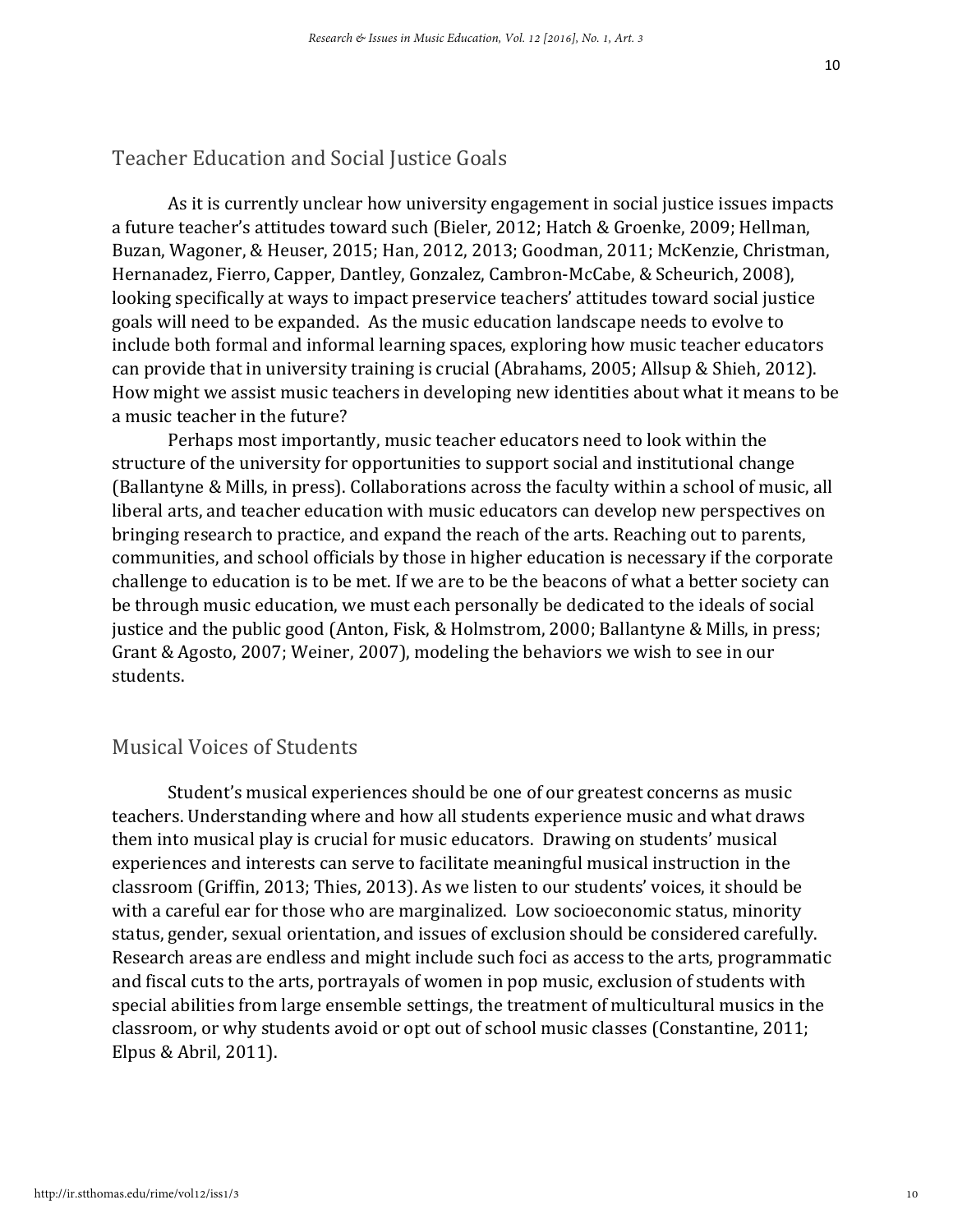#### Conclusion

The broad strokes painted here of the socio-political context of reform post-9/11 in the United States serves to help conceptualize social justice issues in music education. As Vaugeouis (2007) shares, we cannot explore our engagement with injustice without locating ourselves both historically and politically. As reform continues to impact the marginalization of music and in turn, the availability and access to music for millions of school children, we do not have the luxury of assuming the music we select, and the projects we direct, are steeped in neutrality (Woodford, 2012; Vaugeouis, 2007). The very ways in which we speak of our music programs has a specific frame of reference. For example, as shrinking resources and growing student needs (Wayne & Au, 2012) challenge music educators to justify the existence of music classes, advocacy often comes in the form of defensive sound bites without careful consideration of historical or philosophical context (Elpus, 2010). Without a deeper contextual knowledge or philosophical inquiry to situate an argument, music educators inadvertently continue to enforce specific cultural identities and exclusionary and unequal power relationships in music education. Additionally, thoughtful application of the most current research is lost in the smaller bites of information, and therefore, music advocacy continues to draw heavily on what is status quo for school music programs (Bowman, 2005).

Regardless of the steady growth of strong research in the music education community in the past 40 years (Price, 2004), research in music education struggled to find a foothold with practitioners in the classroom (Jorgensen, 2007; Schmidt, 2005), further fragmenting how research is employed in the name of advocacy (Bowman, 2005; Elpus, 2010; Regelski, 2005). Music education professional organizations remain bifurcated along lines of researchers/higher education and practitioners/K – 12 education—with the division reaching beyond grade levels between fields of music study, for example, performance group, general music, music theory, music literature and ethnomusicology. The lack of synthesis and sharing among experts in the music field does little to amend the already daunting problems of music access and participation in school music programs.

The future of music education depends on attitudes within the profession toward interrupting barriers and encouraging greater communication among sub-groups within the profession. Opportunity to develop democratic spaces to engage students, educators and music teacher educators across formal music classes, for example, using informal music making activities, gives our students an opportunity to express themselves more fully through music. Collaborative research designs such as action research, an inquiry intended to answer specific questions about teaching and learning (Conway & Borst, 2001), and qualitative research, and more specifically narrative inquiry (Barrett & Stauffer, 2009), are particularly well suited to engage practitioners in collaborative partnerships. Research partnerships might begin to inform music teacher educator practice, and serve as rich grounds for examining issues of social justice in the music classroom, as we do not enter the profession with ideas on how to change it or question our prior musical experiences (Sands, 2007).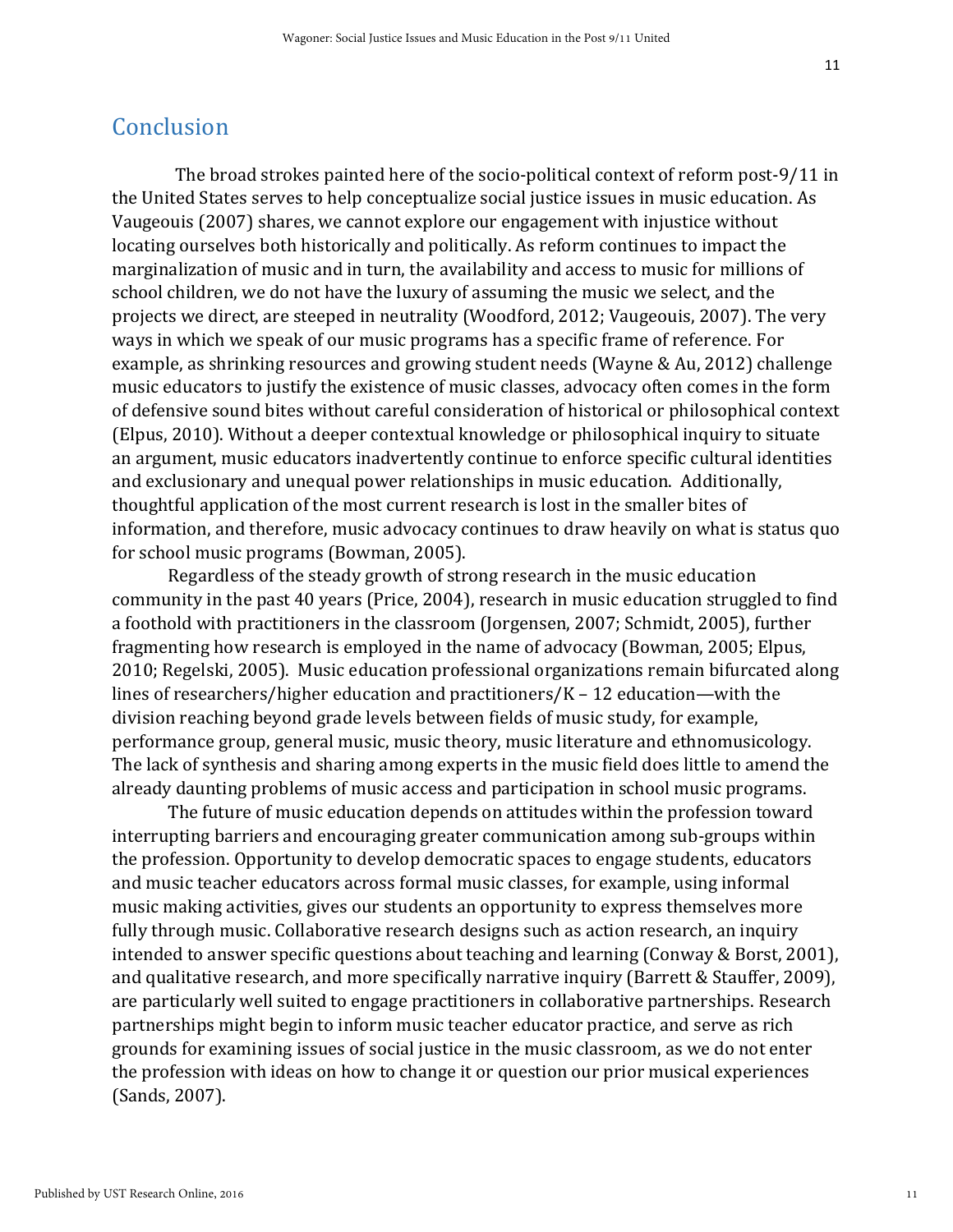Increasing music education research foci on empowering students and teachers, encouraging musical expression opportunities for *all* students, threaded with philosophical inquiry and situated in historical context, can serve to expand how the profession proceeds in attending to the future. Research should serve to encourage music teacher educators to do more than deliver curriculum—and work toward what Woodward (2012) states as "empowering teachers and students to reclaim ownership over the design and direction of their musical lives by helping them see and hear the world with critical eyes and ears" (p. 98). Using critical eyes and ears can help us challenge issues of poverty, minority status, gender, racism, sexual orientation, and issues of exclusion within music education, and provides hope for social and personal transformation (Schmidt, 2005). We must take the critical examination of pedagogy, theory, and philosophy from music teacher education into the music classroom, and the broader profession as a challenge for research and practice.

## References

- Aber, L. & Chaudry, A. (2010, January 15). Low-income children, their families and the great recession: What next in Policy? Paper prepared for *The Georgetown University and Urban Institute Conference on Reducing Poverty and Economic Distress after ARRA* (pp. 1 – 29), Washington, DC: Urban Institute. ED510504
- Abrahams, F. (2005). The application of critical pedagogy to music teaching and learning. *Visions of Research in music Education, 6.* Retrieved from <http://users.rider.edu/~vrme/v6n1/visions/>
- Allsup, R.E. (2003). Mutual learning and democratic action in instrumental music education. *Journal of Research in Music Education 51*(1), 24 – 37.
- Allsup, R. E. (2004). Of concert bands and garage bands: Creating democracy through popular music. In C. X. Rodriguez (Ed.), *Bridging the gap: Popular music and music education*, *204*, 23.
- Allsup, R. E. (2012). The moral ends of band. *Theory into Practice, 51*, 179 187. doi: 10.1080/00405841.2012.690288
- Allsup, R. E., & Shieh, E. (2012). Social justice and music education: The call for a public pedagogy. *Music Educators Journal 98*(4), 47 – 51.
- Alperson, P. (1991). What should one expect from a philosophy of music education? *Journal of Aesthetic Education 25*(3), 215 – 229.
- Anton, A., Fisk, M., & Holmstrom, N. (2000). Introduction. In A. Anton, M. Fisk, & N. Holmstrom (Eds.), *Not for sale. In defense of public goods* (pp. SV – XX). Boulder, CO: Westview.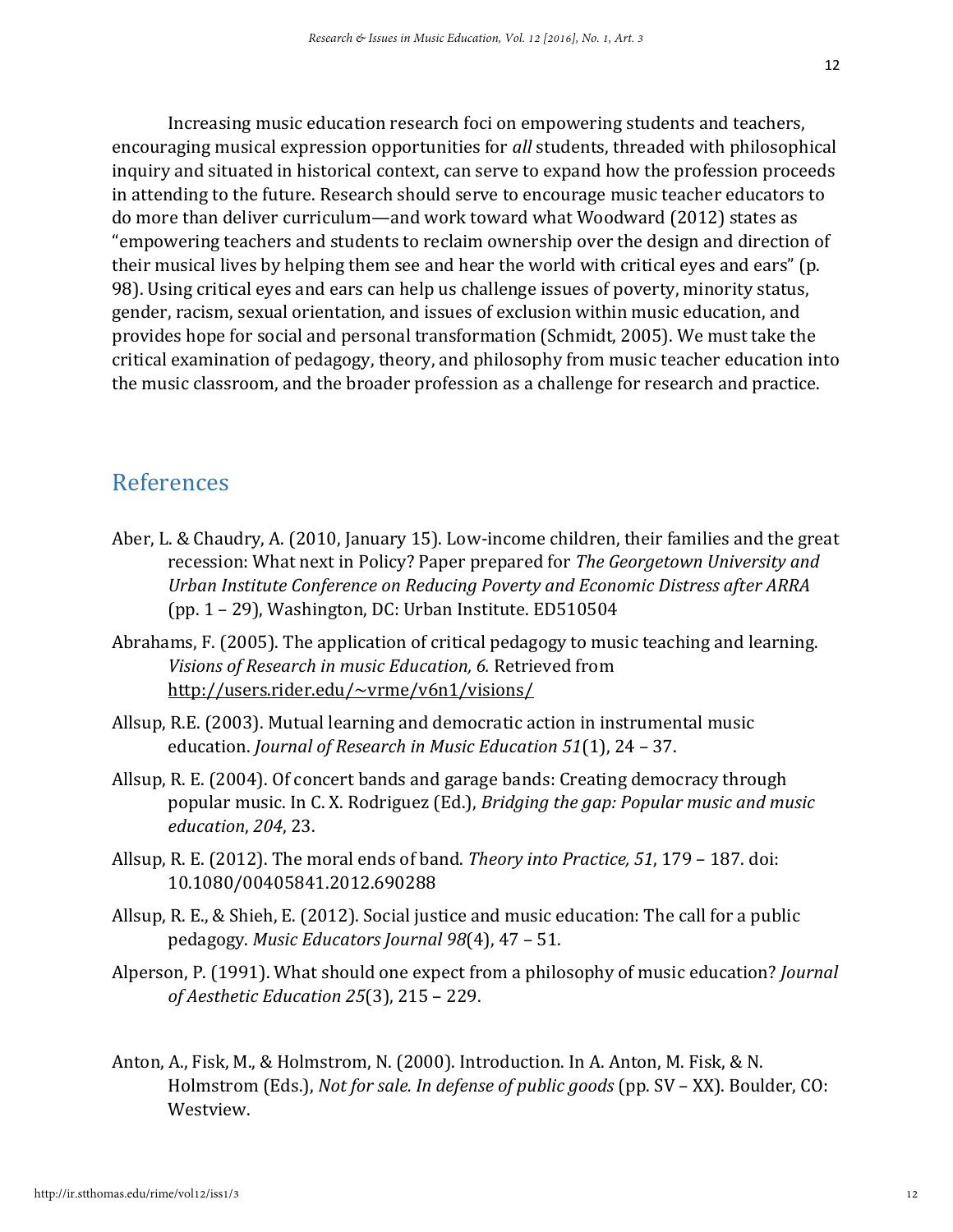- Ballantyne, J. & Mills, C. (*In Press*) The intersection of music teacher education and social justice: Where are we now? In Benedict, C., Schmidt, P., Spruce, G., & Woodford, P. (Eds.) *The Oxford Handbook of Social Justice in Music Education.* New York: Oxford University.
- Baker, R. A. (2012). The effects of high-stakes testing policy on arts education. *Arts Education Policy Review, 113*(1), 17 – 25.
- Barber, B. R. (2004, May). Taking the public out of education. *School Administrator, 61*, 10 13.
- Barrett, M. S. & Stauffer, S. L. (2009). Introduction. In M. S. Barrett & S. L. Stauffer (Eds), *Narrative inquiry in music education: Troubling certainty (pp. 1 – 6). New York:* Springer.
- Benedict, C., & Schmidt, P. (2007). From whence justice? Interrogating the improbable in music education. *Action, Criticism, and Theory for Music Education, 6*(4), 21 – 42. Retrieved from [http://act.maydaygroup.org/articls/Benedict\\_Schmidt6\\_4.pdf](http://act.maydaygroup.org/articls/Benedict_Schmidt6_4.pdf)
- Bieler, D. (2012). Possibilities for achieving social justice ends through standardized means. *Teacher Education Quarterly,* 85 – 102.
- Bowman, W. E. (2005). To what question(s) is music education advocacy the answer? *International Society for Music Education, 23*(2), 125 – 129.
- Butler, A., Lind, V. R., & McKoy, C. L. (2007). Equity and access in music education: Conceptualizing culture as barriers to and supports for music learning. *Music Education Research, 9*(2), 241 – 253.
- Carlson, A. L. (2011). *With all deliberate speed: The Pearsall plan and school desegregation in North Carolina, 1954 – 1966*, MA thesis, East Carolina University, Greenville, North Carolina.
- Chavez-Reyes, C. (2010). Critical liberal education: An undergraduate pedagogy for teacher candidates in social diverse university settings. T*eaching Education, 21*(3), 297 – 311.
- Claire, L. (1993/1994). The social psychology of creativity: The importance of peer social processes for students' academic and artistic creative ativity in classroom contexts. *Bulletin of the Council for Research in Music Education, 119,* 21 – 28.
- Cochran-Smith, M., Shakman, K., Jong, C., Terrell, D. G., Barnatt, J. & McQuillan, P. (2009). Good and just teaching: The case for social justice in teacher education. *American Journal of Education, 115*, 347 – 377.
- Constantine, M. E. C. (2011). The high school musical experiences of college students, PhD dissertation, Case Western Reserve University, Cleveland, OH. Retrieved from [http://rave.ohiolink.edu/etdc/view?acc\\_num=case1307739987](http://rave.ohiolink.edu/etdc/view?acc_num=case1307739987)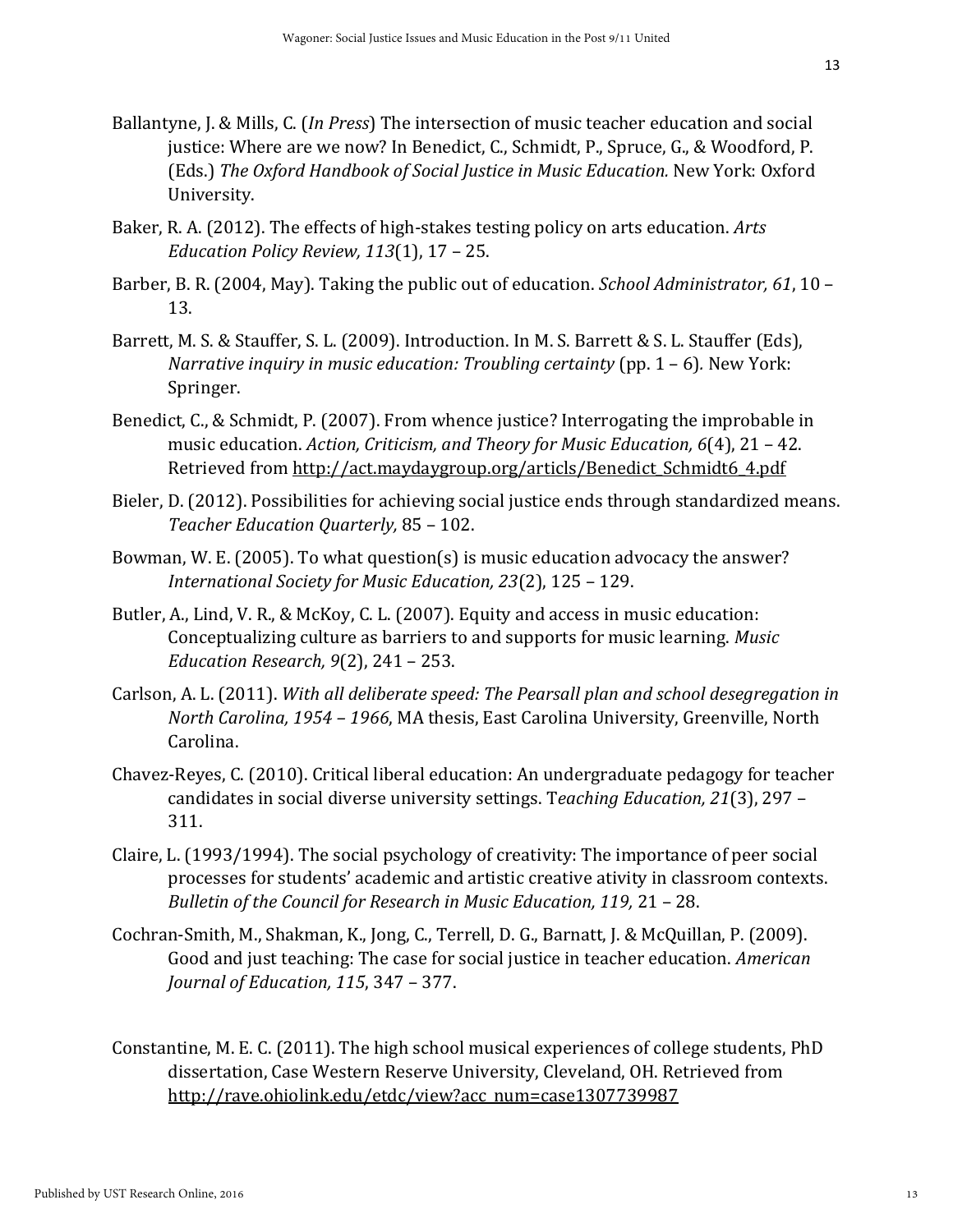- Conway, C. M., & Borst, J. (2001). Action research in music education. *Update—Applications of Research in Music Education, 19*(2), 3 – 8.
- Cooper, B. (2006). Deficit thinking*. Learn NC.* Retrieved from http://www.learnnc.org/lp/pages/990
- Darling-Hammond, L. (2010). Teacher education and the American future. *Journal of Teacher Education*, *61*(1 – 2), 35 – 47.
- Dammers, R. J. (2012). Technology-based music classes in high schools in the United States. *Bulletin of the Council for Research in Music Education, 194*, 73 – 90.
- Deaton, A. (2012). The financial crisis and the well-being of Americans, *Oxford Economic Papers*, *64*(1), 1 – 26.
- Decoste, J. and Boyd, D. (2009). An "Ideal" home for care: Nel Noddings, Thomas Hill Green, and an ontological support for a phenomenology of care. *Interchange, 40*(3), 309 – 334.
- DeLorenzo, L. C. (2012). Faces of the orchestra: An issue of social justice? *Music Educators Journal, 98*(4), 39 – 48.
- DeNora, T. (2000). *Music in everyday life.* Cambridge, United Kingdom: Cambridge University Press.
- Denzin, N. K. (2009). A critical performance pedagogy that matters. *Ethnography and Education, 4*(3), 255 – 270.
- Elliott, D. (2005). Musical understanding, musical works, and emotional expression. *Educational Philosophy and Theory 37*(1), 93 – 103.
- Elpus, K. (2010). Improving music education advocacy. *Arts Education Policy Review, 18*(3), 13 – 18. doi:10.3200/AEPR.108.3.13 – 18
- Elpus, K, & Abril, C. R. (2011) High school music ensemble student in the United States: A demographic profile. *Journal of Research in music Education 59*(2), 128 – 145.
- Fennimore, B. S. (2011). The continuing struggle for social justice for children. In B. Fennimore & A. Goodwin (Eds.), *Promoting social justice for young children: Advances in theory and research, implications for practice* (pp. 1 – 10). New York: Springer.
- Freire, P. (2003). *Pedagogy of the oppressed, 30th anniversary edition.* New York, NY: Continuum.
- Gerwirtz, S. (1998). Conceptualizing social justice in education: Mapping the territory. *Journal of Education Policy, 13,* 469 – 484.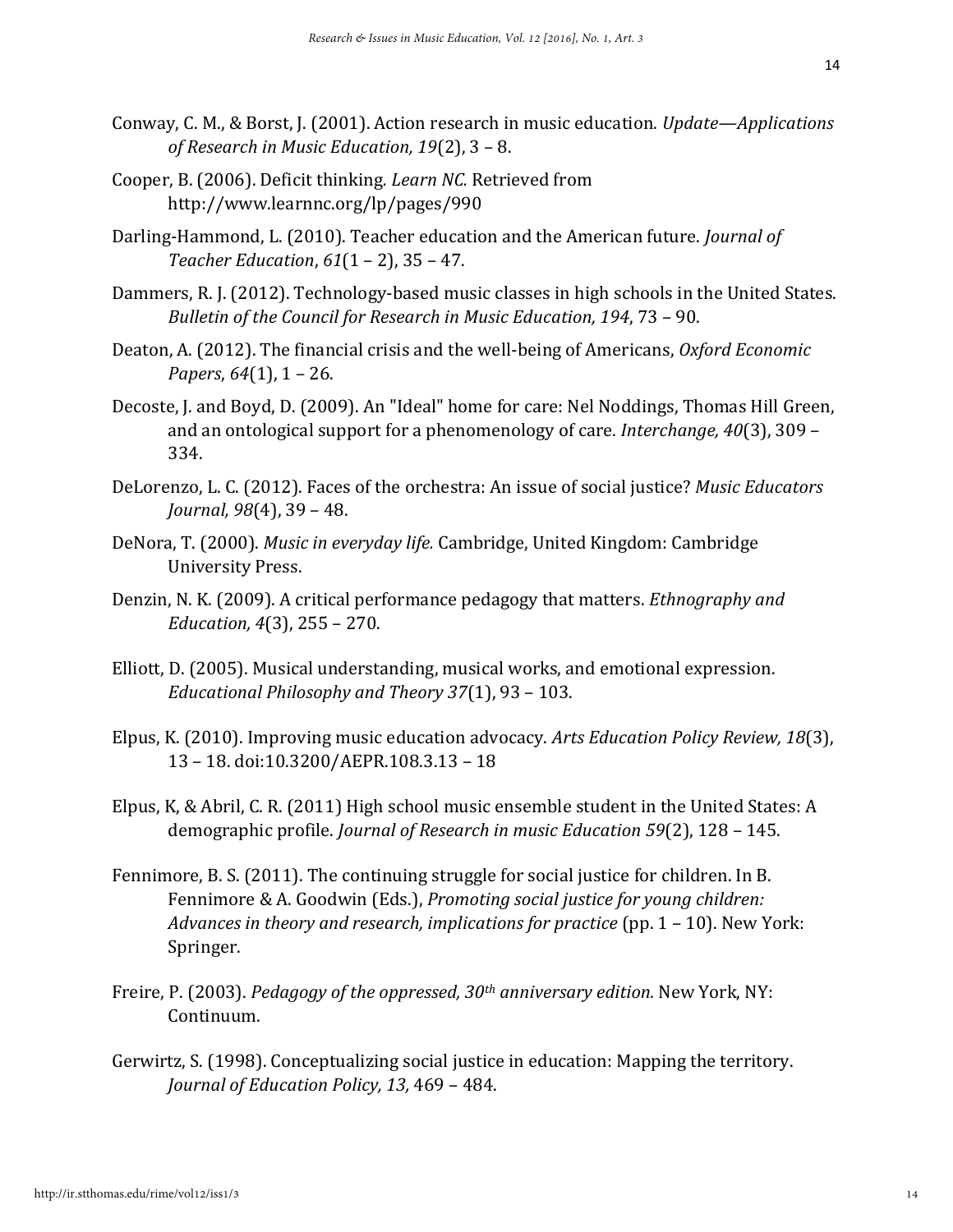- Giroux, H. A. (2008). The militarization of US higher education after 9/11. *Theory, Culture & Society, 25*(5), 56 – 82.
- Goodman, D. J. (2011). *Promoting diversity and social justice: Educating people from privileged groups (2nd Ed).* New York: Routledge.
- Gorski, P. C. (2011). Unlearning deficit ideology and the scornful gaze: Thoughts on authenticating the class discourse in education. In R. Ahlquist, P. Gorski, & T. Montaño (Eds.), *Assault on kids: How hyper-accountability, corporatization, deficit ideologies, and Ruby Payne are destroying our schools* (pp. 152 – 176). New York, NY: Lang.
- Gould, E. (2007). Social justice in music education: The problematic of democracy. *Music Education Research, 9*(2), 229 – 240. doi: 10.1080/14613800701384359
- Grant, C., & Agosto, V. (2008). Teacher capacity and social justice in teacher education. In M. Cochran-Smith, S. Feiman-Nemser, D.J.Mcintyre, & K. Demers (Eds.), *Handbook of research on teacher education: Enduring questions in changing contexts,* (3rd ed., pp. 175 – 200). Philadelphia, PA: Taylor & Francis.
- Green, L. (2001). *How popular musicians learn: A way ahead for music education.* Farnham, UK: Ashgate.
- Green, L. (2008). *Music, informal learning and the school: A new classroom pedagogy.*  Farnham, UK: Ashgate.
- Green, M. (1993). Diversity and inclusion: Toward a curriculum for human beings. *Teachers College Record 95*(2), 211 – 221.
- Griffin, S. M. (2011). Reflection on the social justice behind children's tales of in- and out-ofschool music experiences. *Bulletin of the Council for Research in Music Education, 188*, 77 – 92.
- Gunn, J. (2004). The rhetoric of exorcism: George W. Bush and the return of political demonology. *Western Journal of Communication, 68*(1), 1 – 23.
- Guo, Y. (2012). Beyond deficit paradigms: Exploring informal learning of immigrant parents. *Canadian Journal for the Study of Adult Education, 24*(1), 41 – 59.
- Han, K. T. (2012). Experiences of faculty of color teaching in a predominantly white university: Fostering interracial relationships among faculty of color and white preservice teachers. *International Journal of Progressive Education, 8*(2), 25 – 48.
- Han, K. T. (2013). "These things do not ring true to me": Preservice teacher dispositions to social justice literature in a remote state teacher education program. *Urban Review, 45,* 143 – 166. doi:10.1007/s11256-012-0212-7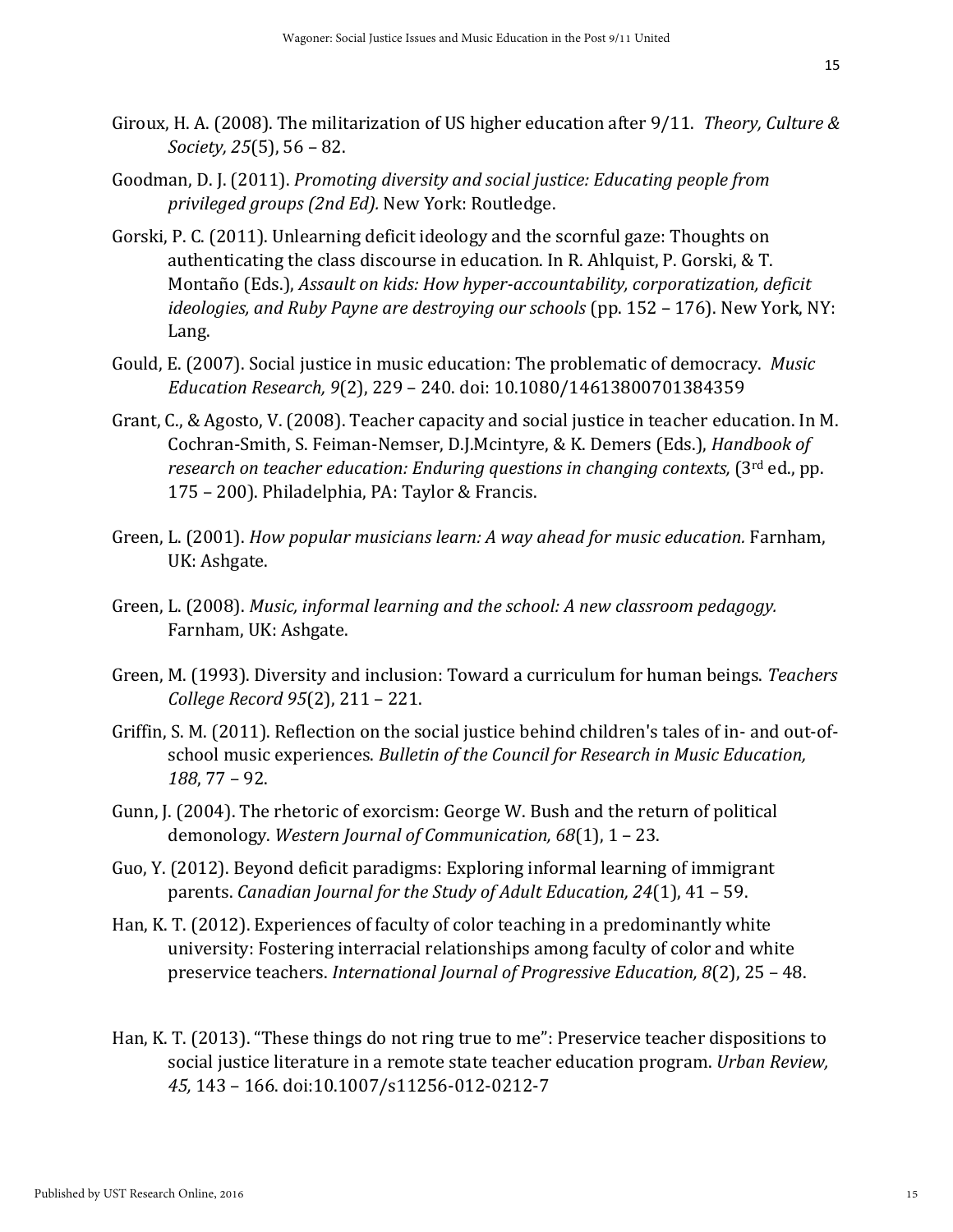- Harris, D. N., & Sass, T. R. (2011). Teacher training, teacher quality and student achievement. *Journal of Public Economics*, *95*(7), 798 – 812.
- Hatch, J. A., & Groenke, S. L. (2009). Issues in critical teacher education: Insights from the field. In S. L. Groenke & J. A. Hatch (Eds.), *Critical pedagogy and teacher education in the neoliberal era: Small openings* (pp. 63 – 84). Berlin: Springer.
- Hellman, D., Buzan, D., Wagoner, C., & Heuser, F. (in press). Measures of preservice music teacher commitment to social justice. In M.R. Campbell and L. Thompson (Eds.), *Advances in Music Education Research: Vol. 6.*
- Heuser, F. (2011). Ensemble-based instrumental music instruction: Dead-end tradition or opportunity for socially enlightened teaching. *Music Education Research, 13*(3), 293 – 305.
- Howard, G. R. (2006). *We can't teach what we don't know: White teachers, multiracial school*  (2nd Ed). New York, NY: Teachers College Press.
- Hurd, M. D., & Rohwedder, S. (2010). Effects of the financial crisis and great recession on American households. *NBER Working Paper No. 16407*. doi: 10.3386/w16407
- Ingersoll, R. M. (2003). *Who controls teachers' work?: Power and accountability in America's schools*. Harvard University Press.
- Jaffurs, S. E. (2004). The impact of informal music learning practices in the classroom, or how I learned how to teach from a garage band. *International Journal of Music Education, 22*(3), 189 – 200.
- Jorgensen, E. R. (2007). Concerning justice and music education. *Music Education Research, 9*(2), 169 – 189.
- Kincheloe, J., Hayes, K., Rose, K., & Anderson, P. (2006). Introduction: The power of hope in the trenches. In J. Kincheloe, K. Hayes, K. Rose, & P. Anderson (Eds.), *The Praeger Handbook of Urban Education* (pp. xvii – xliii).Westport, CT: Greenwood Press.
- King, J. E. (2004). Culture-centered knowledge: Black studies, curriculum transformation, and social action. In J. A. Banks & C. A. Banks (Eds.), *Handbook of research on multicultural education* (2nd ed.) (pp. 349 – 378). San Francisco, CA: Jossey-Bass.
- Kozal, J. (2005) *The shame of the nation: the restoration of apartheid schooling in America.* New York, NY: Crown Publishers.
- Kratus, J. (2007). Centennial series: Music education at the tipping point. *Music Educators Journal, 94*(2), 42 – 48.
- Kumashiro, K. (2012). Reflections on "Bad Teachers." *Berkeley Review of Education*, 3(1). Retrieved from:<http://escholarship.org/uc/item/27w0c8ds>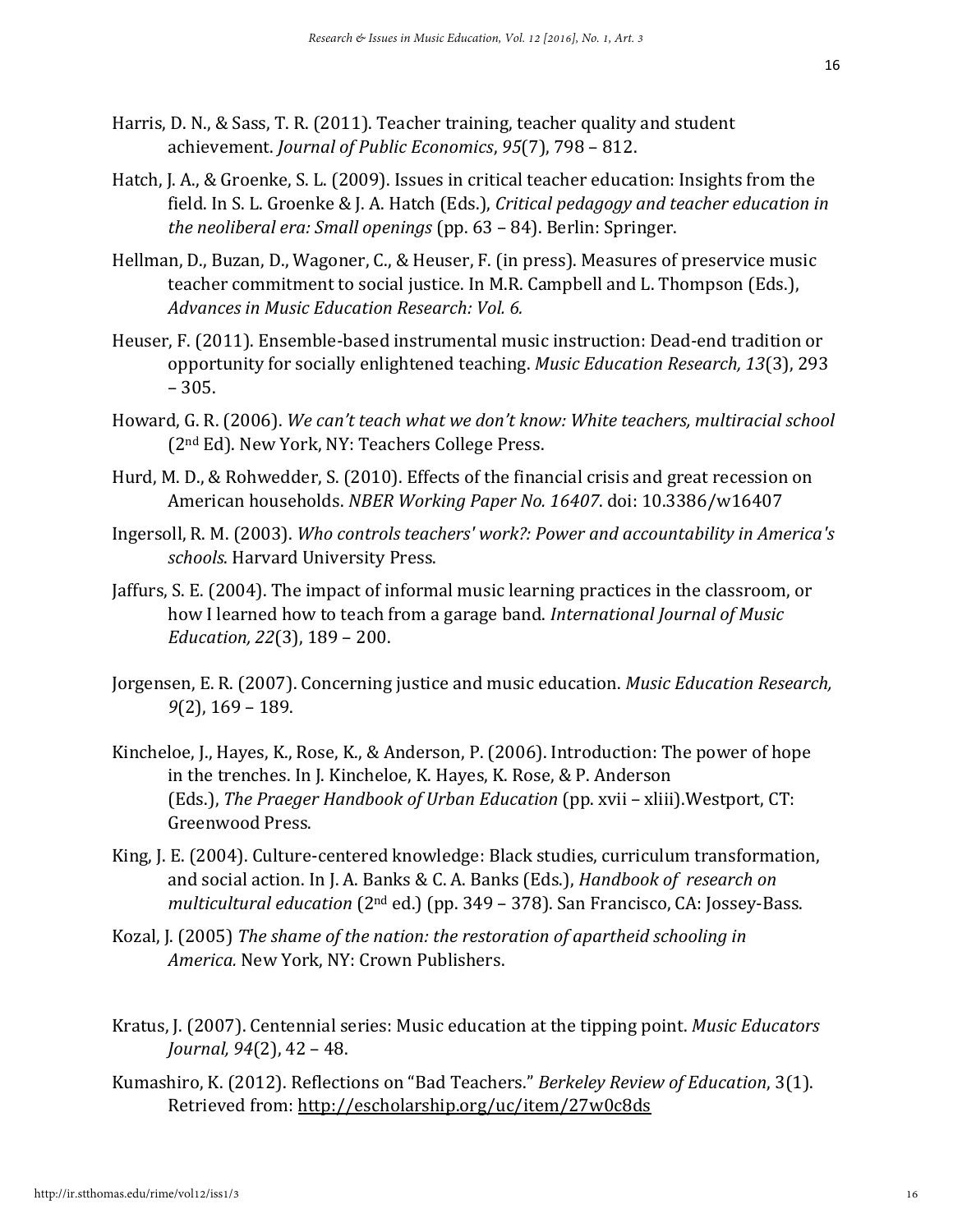- Ladd, H. F. (2002). School vouchers: A critical view. *The Journal of Economic Perspectives, 16*(4), 3 – 24.
- Levine, D., & Au, W. (2013). Rethinking schools: Enacting a vision for social justice within US education. *Critical Studies in Education, 54*(1), 72 – 84.
- Lewin, T. (2012, July 29). Senate Committee report on for-profit colleges condemns costs and practice. *The New York Times*.
- Lipman, P. (2006). The politics of education accountability in a post-9/11 world. *Cultural Studiex Critical Methodologies, 6*(1), 52 – 72.
- Livingstone, D. W. (2004). *The education-jobs gap: Underemployment or economic democracy.* Aurora, Canada: Garamond Press Ltd.
- Mark, M. L., & Madura, P. (2014). *Contemporary music education (4th ed.).* Boston, MA: Shirmer Cengage Learning.
- Martignetti, F., Talbot, B. C., Clauhs, M., Hawkins, T., & Niknafs, N. (2013). "You got to know us": A hopeful model for music education in urban schools. *Visions of Research in Music Education, 23.* [http://www](http://www-usr.rider.edu/~vrme/v23n1/visions/Martignetti_et_al_A_Hopeful_Model_for_Music_Education_in_Urban_Schools.pdf)usr.rider.edu/~vrme/v23n1/visions/Martignetti et al A Hopeful Model for Music [\\_Education\\_in\\_Urban\\_Schools.pdf](http://www-usr.rider.edu/~vrme/v23n1/visions/Martignetti_et_al_A_Hopeful_Model_for_Music_Education_in_Urban_Schools.pdf)
- McCarthy, M. (2002). Music education philosophy: Changing times. *Music Educators Journal, 89*(1), 19 – 26.
- McIntyre, A. (1997). *Making meaning of whiteness: Exploring racial identity with white teachers.* Albany, NY: State University of New York Press.
- McKenzie, K. B., Christman, D. E., Hernanadez, F., Fierro, E., Capper, C. A., Dantley, M., Gonzalez, M. L., Cambron-McCabe, N., & Scheurich, J. J. (2008). From the field: A proposal for educating leaders for social justice. *Educational Administration Quarterly, 44*(1), 111 – 138.
- Meyer, L. B. (1989). *Style and music: Theory, history, and ideology.* Philadelphia: University of Pennsylvania Press.
- Miksza, P. (2013). The future of music education: Continuing the dialogue about curricular reform. *Music Educators Journal, 99*(4), 45 – 50. doi: 10.1177/0027432113476305
- Minor, B. (2002). *Vouchers: Turning back the clock (special voucher report).* Milwaukee, WI: Rethinking Schools. Retrieved from http://rethinkingschools.org/special\_reports/voucher\_report/v\_clock.shtml

Noddings, N. (1984). *Caring: a feminine approach to ethics and moral education.* Berkeley,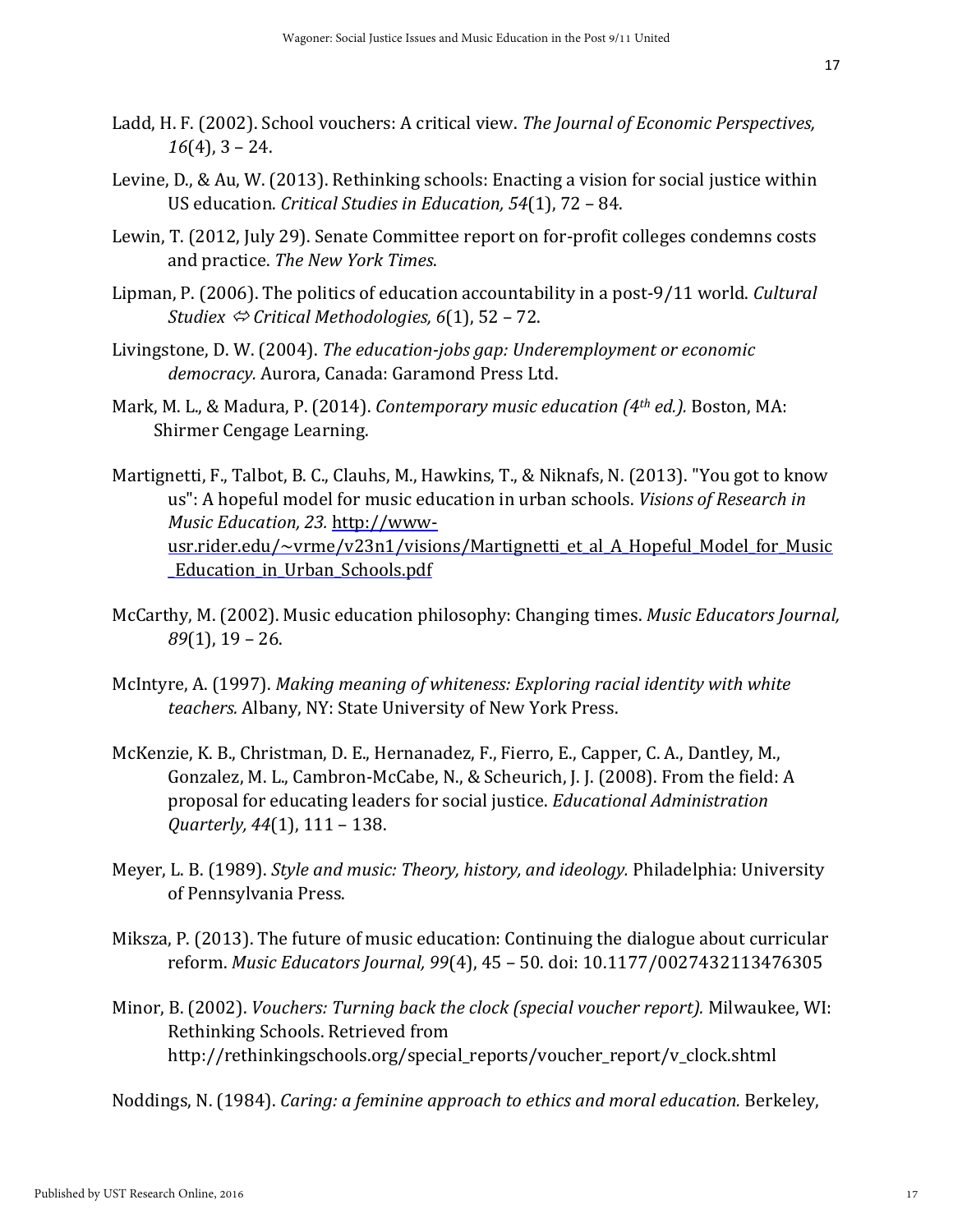CA: University of California Press.

- Noddings, N. (2010). Moral education and caring. *Theory and Research in Education, 8*(2), 145 – 151.
- North, C. E. (2006). More than words: Delving into the substantive meaning(s) of "Social Justice" in education. *Review of Educational Research, 76*(4), 507 – 535.
- Nussbaum, M. C. (2006). *Frontiers of justice: disability, nationality, species membership.* Cambridge, MA: Belknap Press of Harvard University Press.
- Nussbaum, M. (2012). *Not for profit: Why democracy needs the humanities.* NJ: Princeton University Press.
- O'Brien, T. (2007). The importance of being earnest. *Arts Education Policy Review, 108*(5),  $23 - 27.$
- Osanloo, A. F. (2011). Unburying patriotism: Critical lessons in civics and leadership ten years later. *The High School Journal, 95*(1), 56 – 71.
- Price, H. E. (2004). Mapping music education research in the USA: A response to the UK. *Psychology of Music, 32*(3), 322 – 329.
- Ravitch, D. (2000). *Left back: A century of failed school reforms*. New York, NY: Simon & Schuster.
- Regelski, T. A. (2005). Music and music education: Theory and praxis for "making a difference." *Educational Philosophy and Theory, 37*(1), 7 – 27.
- Regelski, T. A. (2011). Praxialism and "Aesthetic This, Aesthetic That, Aesthetic Whatever." *Action, Criticism, and Theory for Music Education*, *10*(2), 61 – 100.
- Reimer, B. (1970). *A philosophy of music education.* Upper Saddle River, New Jersey: Prentice-Hall.
- Reimer, B. (1989). Music education as aesthetic education: Past and present. *Music Educators Journal, 75*(2), 22 – 28.
- Reimer, B. (2003). *A philosophy of music education: Advancing the vision* (3rd ed). Upper Saddle River, New Jersey: Prentice-Hall.
- Richards, H. V., Brown, A. F., Forde, T. B. (2011). Addressing diversity in schools: Culturally responsive pedagogy. *Teaching Exceptional Children, 39*(3), 64 – 68.
- Rideout, R. (2005). Whose music? Music education and cultural issues. *Music Educators Journal, 91*(4), 39 – 41.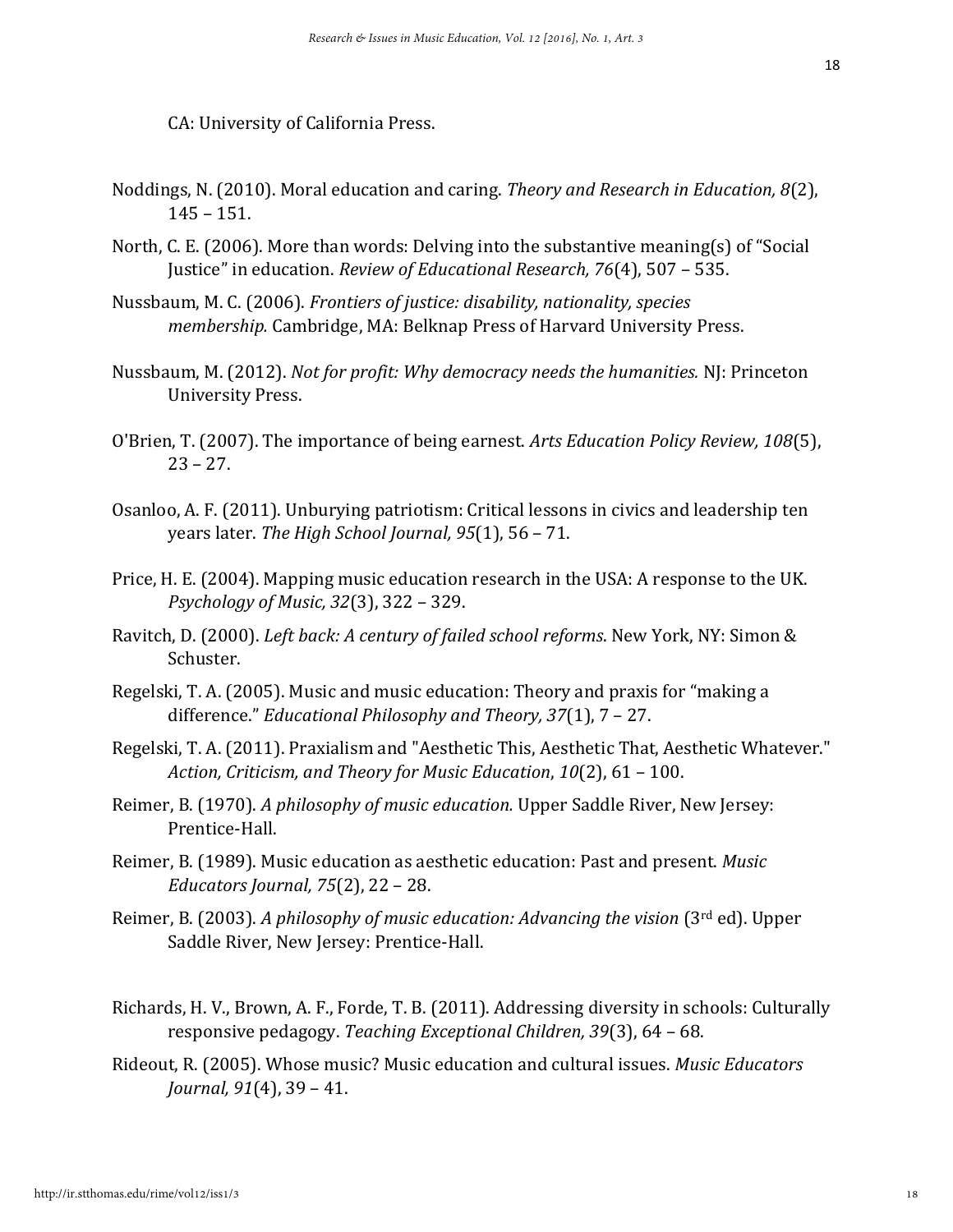- 19
- Rothstein, J. (2011). Unemployment insurance and job search in the great recession*. Brookings Papers on Economic Activity, Economic Studies Program, The Brookings Institution*, *43*(2), 143 – 213.
- Ruthmann, A., & Dillon, S. (2012) Technology in the lives and schools of adolescents. In G. E. McPherson & G. F. Welch (Eds.),*The Oxford Handbook of Music Education,Volume 1*  (pp. 529 – 547)*.* New York, NY: Oxford University Press.
- Sands, R. (2007). Social justice and equity: Doing the right thing in the music teacher education program. *Action, Criticism, and Theory for Music Education, 6*(4), 43 – 59. Retrieved from http://act.maydaygroup.org/articles/Sands6\_4.pdf
- Schmidt, P. (2005). Music education as transformative practice: Creating new frameworks for learning music through a Freirian perspective. *Visions of Research in Music Education, 6.* Retrieved from

http://www.usr.rider.edu/~vrme/v6n1/visions/Schmidt Music Education as Transformative Practice.pdf

- Schmidt, P. (2013). A rabi, an imam, and a priest walk into a bar ... or, what can music education philosophy learn from comparative cosmopolitanism? *Philosophy of Music Education Review, 21*(1), 23 – 40.
- Scott, J. (2013). School choice and the empowerment imperative. *Peabody Journal of Education, 88*(1), 60 – 73. doi: 10.1080/0161956X.2013.752635
- Southern Poverty Law Center. (2001). Raging against the other. *Intelligence Report, 104.*
- Stauffer, S. (2012, June). Trading places: Transformation in progress in the lives of music educators. Paper presented at the MayDay Group Colloquium 24, East Lansing, MI.
- Strunk, K. O. (2011). Are teachers' unions really to blame? Collective bargaining agreements and their relationships with district resource allocation and student performance in California. *Education, Finance and Policy, 6*(3), 354 – 398. doi:10.1162/EDFP\_a\_0039
- Theoharis, G. (2007). Social justice educational leaders and resistance: Toward a theory of social justice leadership. *Educational Administration Quarterly, 43*(2), 221 – 258.
- Thies, T. T. (2013). Student leaders as change agents: Benefits emerging from a curricular change. *Visions of Research in Music Education, 23*. Retrieved from http://www.usr.rider.edu/~vrme/v23n1/visions/Thies Student Leaders as Chang [e\\_Agents.pdf](http://www-usr.rider.edu/~vrme/v23n1/visions/Thies_Student_Leaders_as_Change_Agents.pdf)
- Vaugeois, L. (2007). Social justice and music education: Claiming the space of music education as a site of postcolonial contestation. *Action, Criticism, and Theory for Music Education, 6*(4), 163 – 200. [http://act.maydaygroup.org/articles/Vaugeois6\\_4.pdf](http://act.maydaygroup.org/articles/Vaugeois6_4.pdf)

Wells, A. S., Grutzik, C., Carnochan, S., Slayton, J., & Vasudeva, A. (1999). Underlying policy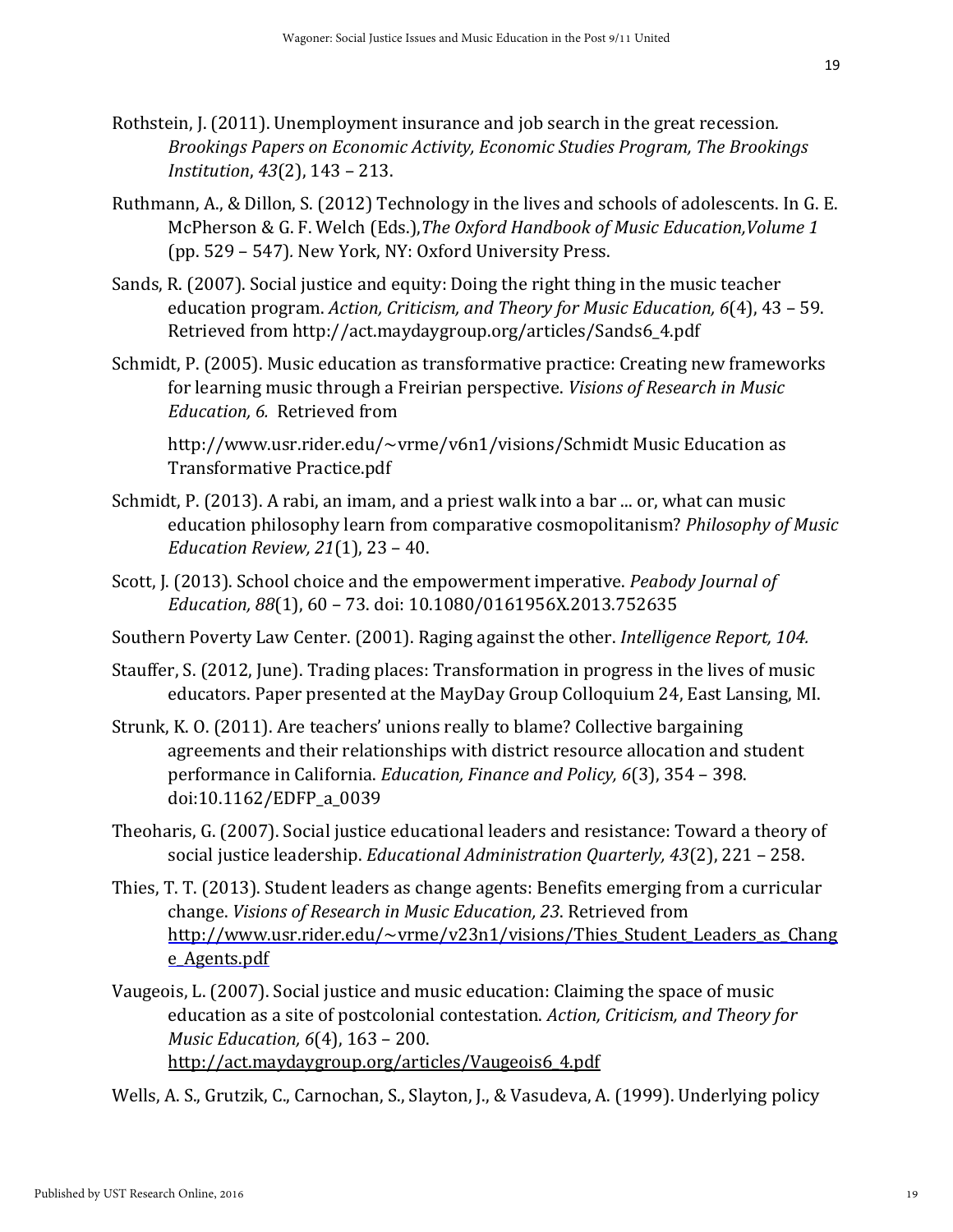assumptions of charter school reform: The multiple meanings of a movement. *Teachers College Record, 100*(3), 513 – 535*.*

- Weiner, L. (2007). A lethal threat to U. S. teacher education. *Journal of Teacher Education, 58*(4), 274 – 286.
- Weiner, L. (2012). *The future of our schools: Teachers unions and social justice*. Chicago, IL: Haymarket Books.
- White, G. (2003). War memory and American patriotism: Pearl harbor and 9/11. Retrieved from<http://www.zmag.org/content/>
- Wiggins, J. H. (1999/2000). The nature of shared musical understanding and its role in empowering independent musical thinking. *Bulletin of the Council for Research in Music Education, 143*, 65 – 90.
- Wiseman, D. L. (2012). The intersection of policy, reform, and teacher education. *Journal of Teacher Education, 63*(2), 87 – 91. doi: 10.1177/0022487111429128 or [http://jte.sagepub.com](http://jte.sagepub.com/)
- Woodford, P. (2005). *Democracy and music education: Liberalism, ethics, and the politics of practice*. Bloomington: Indiana University Press.
- Woodford, P. (2012). Music education and social justice. In C. Philpott & G. Spruce (Eds) *Debates in music teaching*, pp. 85 – 101.
- Wright, R. (2013). Thinking globally, acting locally: Informal learning and social justice in music education. *Canadian Music Educator, 54*(3), 33 – 36.
- Younker, B. A. (2003). Principal themes: Philosophical underpinnings for music making in democratic spaces. *Canadian Music Educator, 45*(2), 20 – 22.
- Zeichner, K. (2006). Reflections on a university based teacher educator on the future of college- and university-based teacher education. *Journal of Teacher Education, 57*(3), 326 – 340.
- Zwirn, S. & Libresco, A. (2010). Art in Social Studies Assessment: An Untapped Resource for Social Justice. *Art Education, 63*(5), 29 – 35.

# About the Author

Cindy Wagoner is an Assistant Professor of music education at East Carolina University, specializing in instrumental music instruction and pre-service music teacher education. She holds a B.S. and M.S. from Indiana State University and a Ph.D. from the University of North Carolina Greensboro. Prior to earning her Ph.D., she spent 27 years in Indiana